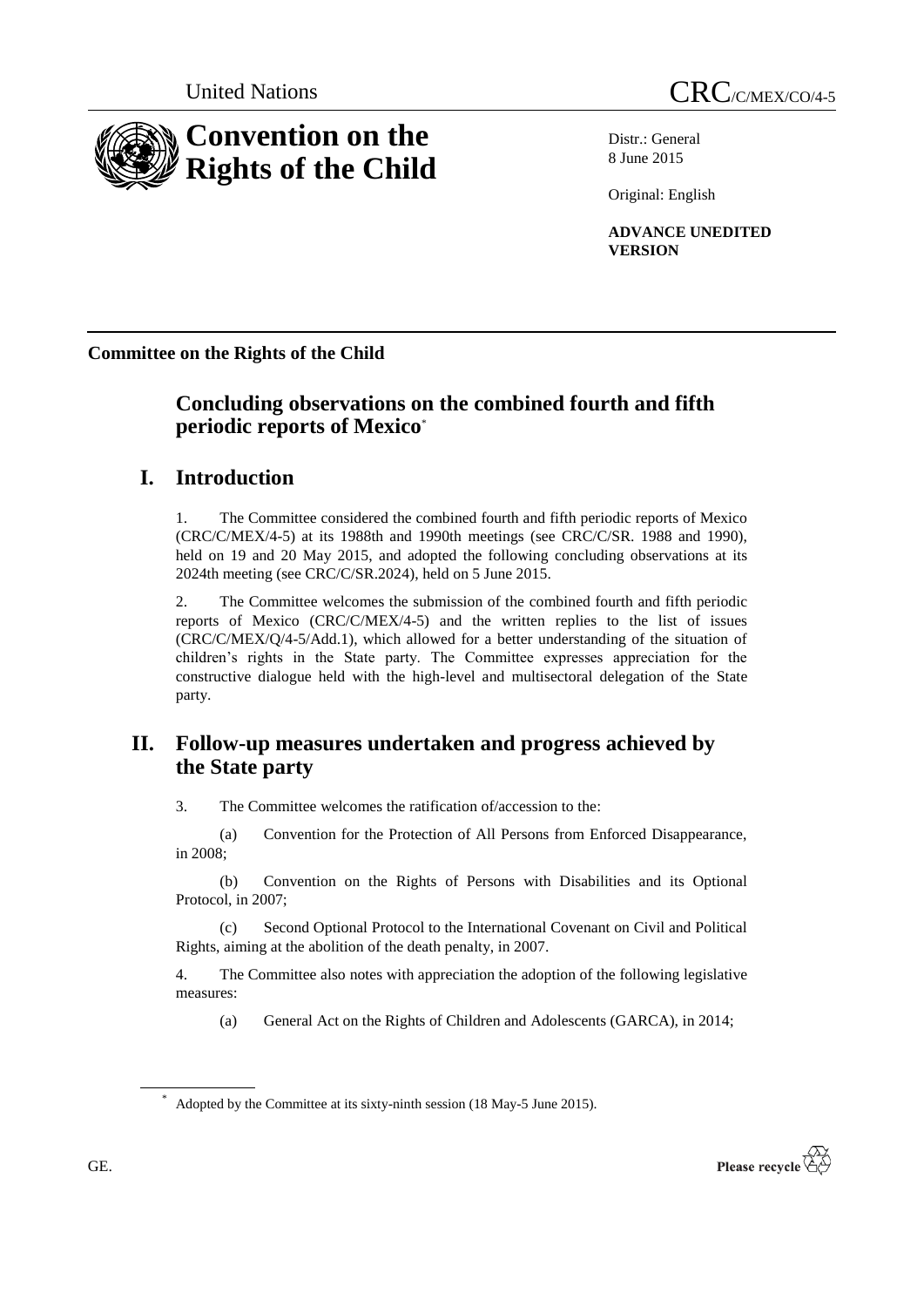(b) Reform to the Federal Act on Prevention and Elimination of Discrimination, including specific provisions on children, in 2014;

(c) Constitutional reform on Education, recognizing the right to an education of quality, in 2013.

5. The Committee also welcomes the following institutional and policy measures:

- (a) National Strategy to Prevent Adolescent Pregnancies, in 2015
- (b) National Human Rights Programme 2014–2018;

(c) National Programme for the Advancement and Inclusion of Persons with Disabilities 2014–2018;

(d) National Development Plan 2013-2018.

## **III. Main areas of concern and recommendations**

## **A. General measures of implementation (arts. 4, 42 and 44, para. 6, of the Convention)**

**The Committee's previous recommendations**

6. **The Committee recommends that the State party take the necessary measures to address its previous recommendations (CRC/C/MEX/CO/3) that have not been implemented or have not been sufficiently implemented, and particularly those relating to independent monitoring, data collection and training, and dissemination of the Convention.**

#### **Legislation**

7. While welcoming the adoption of the GARCA, the Committee is concerned about its effective and timely implementation at federal, state and municipal level. It is particularly concerned that the implementing regulation of the GARCA has not yet been adopted, that many federal laws related to children have still to be harmonized with the GARCA and that many states have not yet adopted legislation on children's rights as required by the GARCA.

8. **The Committee recommends that the State party ensure the effective implementation of the GARCA, at federal, state and municipal level, including through expeditiously:**

**(a) Adopting the implementing regulation of the GARCA in consultation with civil society and children;**

**(b) Ensuring that all states adopt the legislation on children's rights required under the GARCA;**

**(c) Ensuring that all laws at federal and state levels are brought in conformity with the Convention and the GARCA.**

#### **Comprehensive policy and strategy**

9. While noting that, according to the GARCA, a National Program for the Protection of Children and Adolescents has to be adopted by the end of 2015, the Committee is concerned about its timely adoption and effective implementation, especially in view of the weak implementation of the Programme of Action 2002-2010: "A Mexico fit for children".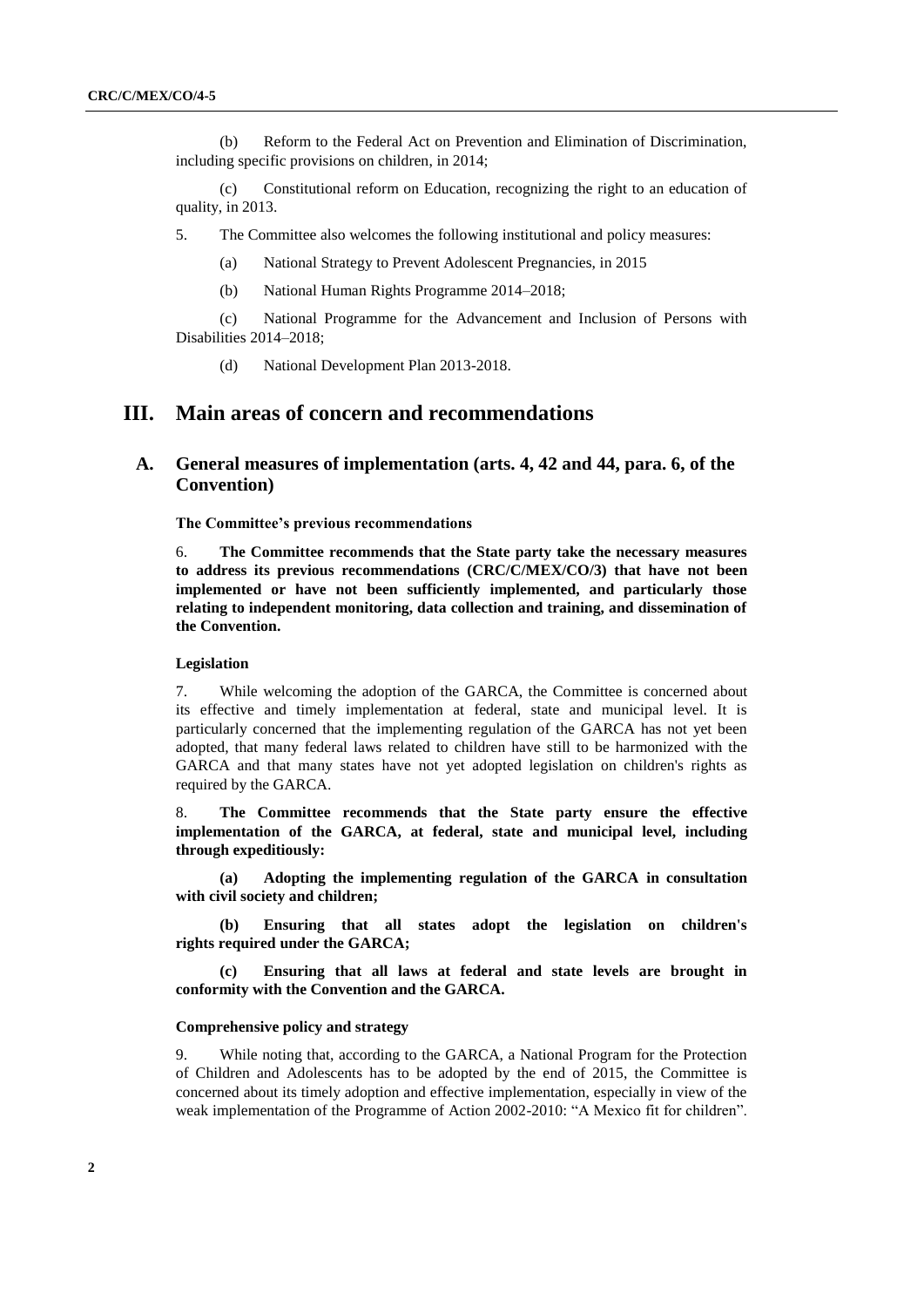It is also concerned about the timely adoption of the local programmes at state and municipal levels. The Committee notes that the CONEVAL (National Council for the Evaluation of Social Development Policies) has been charged with evaluating children's rights related policies at federal level. However it is concerned about the lack of information on which mechanisms will be established to monitor and evaluate children's rights related policies at state and municipal levels.

10. **The Committee recommends that the State party:**

**(a) Ensure that the National Program for the Protection of Children and Adolescents and the Local Programmes at state and municipal level are timely adopted, cover all areas of the Convention and its Optional Protocols, include a gender perspective, and are provided with sufficient human, technical and financial resources for their effective implementation. The views of children, civil society and relevant international organizations should be duly considered;** 

**(b) Adopt measures to ensure that state and municipal entities appoint an appropriate monitoring and evaluation mechanism to evaluate children's rights related policies.**

### **Coordination**

11. The Committee welcomes the National System of Comprehensive Protection (NSCP) set out by the GARCA and which will be chaired by the President of the State party. However, it is concerned about the timely establishment of such a system at federal, state and municipal level so as to address the multiple concerns related to the current lack of a mechanism to coordinate the implementation of the Convention and its Optional Protocols.

12. **The Committee urges the State party to expeditiously establish the NSCP and ensure that it is provided with the necessary human, technical and financial resources for its effective functioning at federal, state and municipal levels. In particular, the Committee recommends that the State party expeditiously:**

**(a) Establish the executive secretariats at federal, state and municipal levels;** 

**(b) Establish the Federal and State Protection Offices and ensure that these function in accordance with the GARCA.**

#### **Allocation of resources**

13. The Committee notes that the resources allocated to children have increased during the period under review and that there is increased clarity as to the expenditure for children. It is, nevertheless, concerned about:

(a) The fact that an analysis of the budget costs has not yet been included in the GARCA;

(b) The insufficient resources allocated to children's rights, in particular to child protection and participation, and the insufficient transparency regarding the allocation of funds transferred from the federal level to state and municipal levels;

(c) Federal and municipal budgets not adequately outlining projected expenditure for children;

(d) the fact that although there is a high level of perception of corruption in the State party, no records have been kept related to cases of mismanagement of funds allocated to children's rights.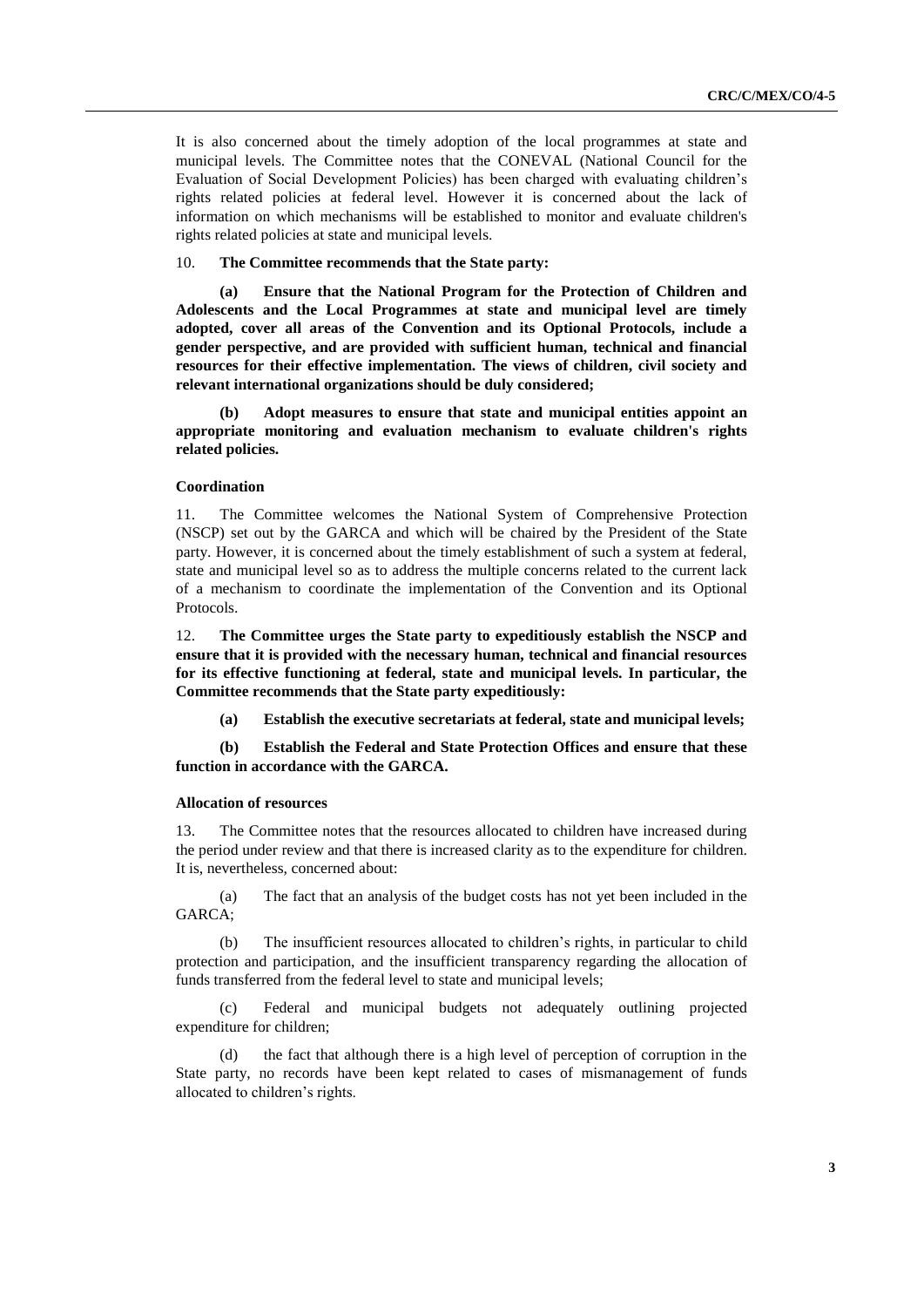14. **In the light of its day of general discussion in 2007 on "Resources for the rights of the child – responsibility of States", the Committee recommends that the State party:**

**(a) Undertake an assessment of the budget needed to implement the GARCA and ensure that adequate human, financial and technical resources are allocated to its effective implementation;** 

**(b) Strengthen its efforts to undertake comprehensive assessments of the budget needs of children and allocate adequate budgetary resources for the implementation of children's rights and, in particular, increase the budget allocated to education, health, child protection and participation;**

**(c) Continue utilizing a child-rights approach when preparing the federal budget, including the budget transferred to states and municipalities, ensure that the state and municipal budgets outline projected expenditure on children, and improve the system for tracking the allocation and use of resources for children throughout the budget;**

**(d) Carry out impact assessments of how the best interests of the child are taken into consideration in investments or budget cuts in any sector, and ensure that the effects of such investment or budget cuts on girls and on boys are measured;**

**(e) Strengthen measures to combat corruption, including the institutional capacities to detect, investigate and prosecute corruption effectively.**

## **B. General principles (arts. 2, 3, 6 and 12 of the Convention)**

#### **Non-discrimination**

15. While taking note of the National Program for Equality and Non-Discrimination (2014-2018), the Committee is concerned about the prevalence of discrimination against indigenous, Afro-Mexican and migrant children, children with disabilities, lesbian, gay, bisexual, transgender and intersex children, children in street situations, and children living in poverty and in rural areas.

16. **The Committee recommends that the State party:**

**(a) Adopt a roadmap which includes adequate resources, a timeline and measurable targets requiring authorities at federal, state and local levels to take measures, including affirmative measures, to prevent and eliminate all forms of** *de facto* **discrimination against indigenous, Afro-Mexican and migrant children, children with disabilities, lesbian, gay, bisexual, transgender and intersex children, children in street situations, and children living in poverty and in rural areas;** 

**(b) Ensure that the authorities, civil servants, the media, teachers, children and the general public are sensitized to the negative impact of stereotypes on children's rights and take all necessary measures to prevent these negative stereotypes notably by encouraging media to adopt codes of conduct;**

**(c) Facilitate child-friendly complaints mechanisms in educational establishments, health centres, juvenile detention centres, alternative- care institutions and in any other setting and ensure that perpetrators of discrimination are adequately sanctioned.**

17. The Committee expresses deep concern about the persistent patriarchal attitudes and gender stereotypes that discriminate against girls and women, resulting in an extremely high prevalence of violence against women and girls in the State party.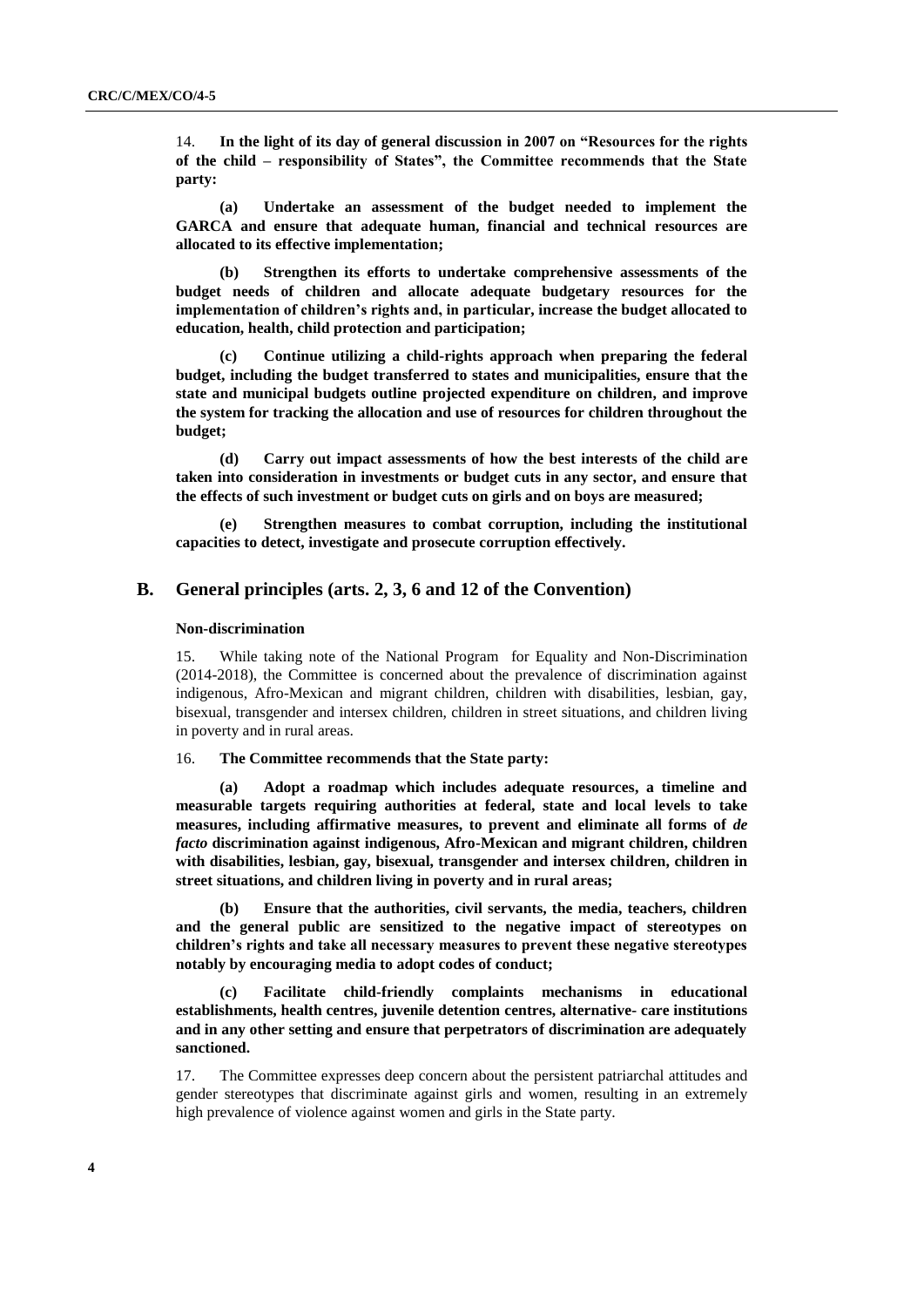18. **The Committee urges the State party to accord the utmost priority to the elimination of patriarchal attitudes and gender stereotypes that discriminate against girls and women, including through educational and awareness-raising programmes.**

#### **Best interests of the child**

19. While noting the constitutional recognition of the right of the child to have his/her best interests taken into account as a primary consideration, the Committee is concerned at reports that this right has not been consistently applied in practice.

20. **In the light of its general comment No 14 (2013) on the right of the child to have his or her best interests taken as a primary consideration, the Committee recommends that the State party strengthen its efforts to ensure that this right is appropriately integrated and consistently applied in all legislative, administrative and judicial proceedings and decisions as well as in all policies, programmes and projects that are relevant to and have an impact on children. In this regard, the State party is encouraged to develop procedures and criteria to provide guidance to all relevant persons in authority for determining the best interests of the child in every area and for giving it due weight as a primary consideration.**

#### **Right to life, survival and development**

21. The Committee is seriously concerned that the situation of armed violence, drug trafficking and fight against organized crime has resulted in numerous killings of children, including cases of extrajudicial killings such as the Tlatlaya case, and continue to threaten the right to life, survival and development of many children. It is also concerned about:

(a) The high number of disappearances of children, especially girls from 10 years of age;

(b) The fact that the State party has not yet ensured an effective access to justice for the families of some child victims of accidents or violence, such as the child victims of the fire accident in the kindergarten ABC of the State of Sonora or the child José Luis Tlehuatle from La Puebla;

(c) Reports of a very high number of feminicides of women and girls, the lack of official disaggregated data and the prevalent impunity in this regard.

### 22. **The Committee urges the State party to:**

**(a) Expeditiously adopt the general law on enforced disappearances and ensure that these are criminalized at federal and state level in accordance with the International Convention for the Protection of All Persons from Enforced Disappearance. The law should include specific measures to address the disappearances of children, particularly girls;** 

**(b) Take urgent measures to prevent the violent deaths, killings and disappearances of children and their parents, including by addressing the root causes of those violent acts, such as the armed violence, organized crime, drugs trafficking, gender inequality poverty and marginalization;** 

**(c) Ensure that child-friendly mechanisms to investigate complaints of violent deaths, killings and disappearances are available, that such acts are expeditiously and thoroughly investigated, the alleged perpetrators brought to justice, including when the alleged perpetrator is a public official, such as in the Tlatlaya case, and the families of the child victims provided with psycho-social support and adequately compensated;**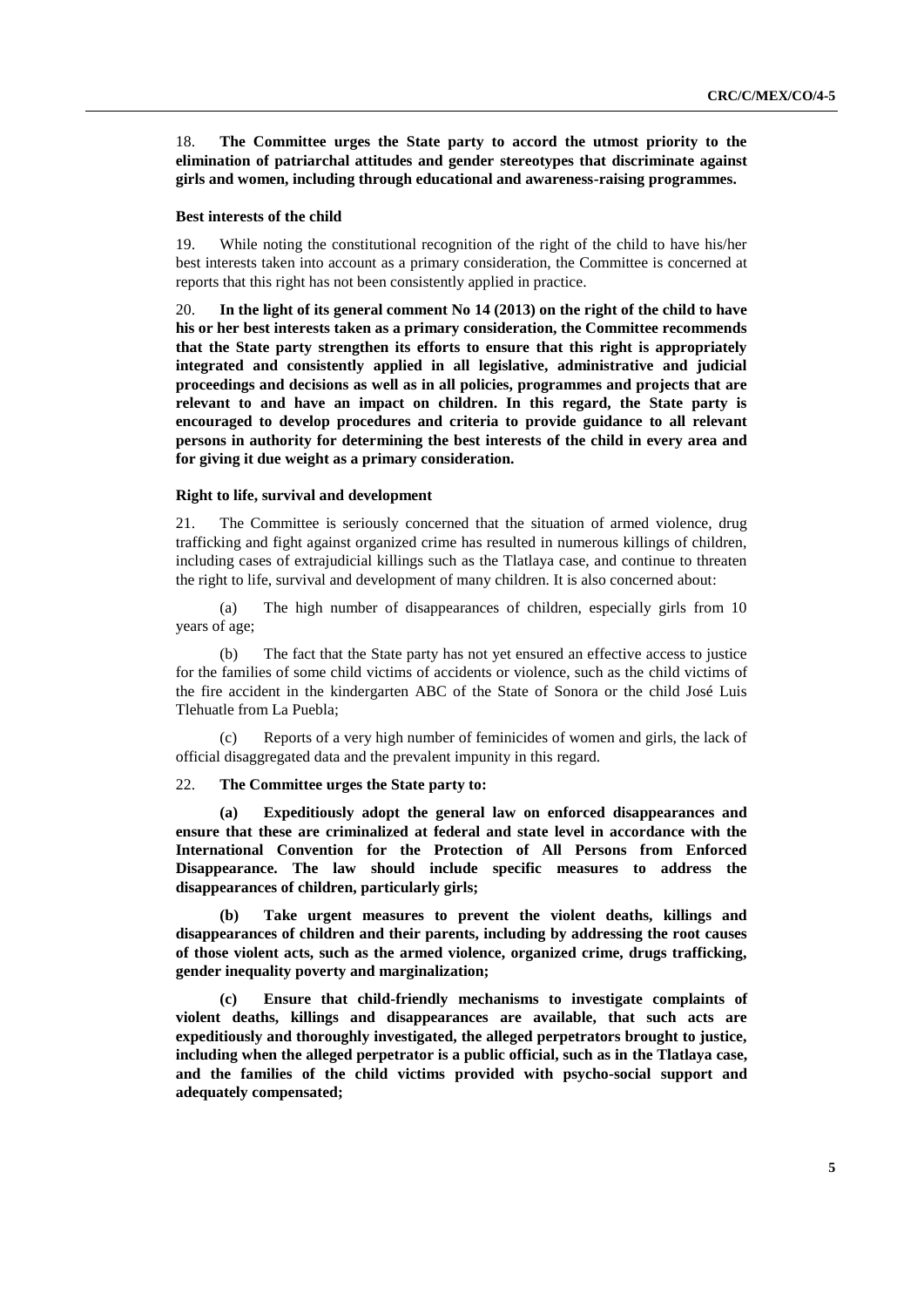**(d) Simplify and harmonize at state level the existing procedures to activate the Amber Alert with a view to launching the search of disappeared children and their parents without delay;**

**(e) As recommended by the CEDAW (CEDAW/C/MEX/CO/7-8, para. 19 (a)), ensure that feminicide is criminalized in all states' penal codes, based on objective elements which allow its proper qualification in accordance with international standards and standardize the police investigation protocols for feminicide across the country. The State party should also ensure the effective enforcement of the provisions criminalizing feminicide in the federal and state penal codes;** 

**(f) Collect disaggregated data on killings, including feminicides and disappearances of children, as well as on the mothers and fathers who have been killed or disappeared and the number of children they have left behind.** 

23. The Committee is also concerned about the high number of children killed in traffic accidents.

24. **The Committee recommends that the State party adopt further measures to prevent traffic accidents, continue raising awareness on accident prevention, as well as devise and implement adequate sanctions, in particular for those driving under the influence of alcohol or other drugs.**

#### **Respect for the views of the child**

25. While noting the initiatives taken to foster child participation, such as the annual organization of the "Parliament of the Girls and Boys of Mexico", the Committee regrets the lack of permanent child participation fora. It is also concerned at reports that children's opinions are not consistently heard in judicial and administrative proceedings.

26. **In the light of its general comment No. 12 (2009) on the right of the child to be heard, the Committee recommends that the State party:** 

**(a) In line with article 72 and 125.III of the GARCA, ensure that permanent child participation fora are established at federal, state and municipal level and closely monitor their impact on the development and implementation of relevant laws and policies.**

**(b) Effectively implement legislation recognizing the right of the child to be heard in relevant judicial and administrative proceedings, including by monitoring the implementation of the Protocol for the Administration of Justice in Cases Involving Children.**

## **C. Civil rights and freedoms (arts. 7, 8, and 13-17)**

## **Birth registration**

27. While welcoming the constitutional reform of 2014 recognising the right to birth registration, the Committee is concerned that birth registration of indigenous, Afro-Mexican and migrant children and children living in remote areas remains low.

28. **The Committee recommends that the State party strengthen efforts to ensure universal birth registration, including by undertaking the necessary legal reforms and adopting the required procedures at state and municipal levels. Registry Offices or mobile units should be available in all maternity units, in the main points of transit or destination of migrants and in communities where children are born with traditional birth attendants.**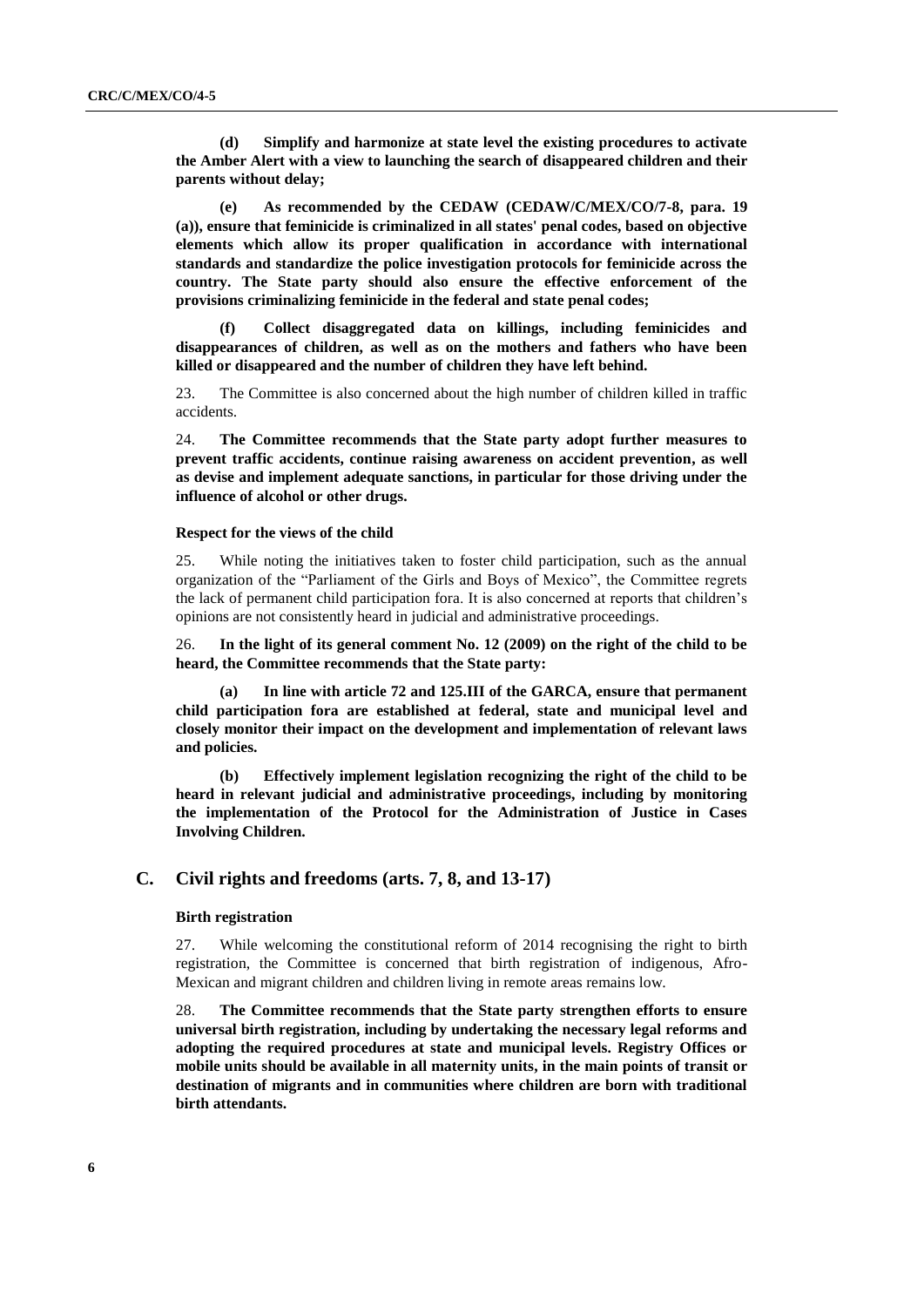## **D. Violence against children (arts. 19, 24, para.3, 28, para. 2, 34, 37 (a) and 39)**

## **Violence in the context of the organized crime**

29. The Committee is deeply concerned about the lack of criminalization of the recruitment of children by armed groups such as organized crime groups. It is also concerned about the insufficient measures taken to prevent the continuous recruitment of children by armed groups and protect and provide psycho social support for the child victims.

30. **The Committee recommends that the State party:** 

**(a) Explicitly criminalizes the recruitment of children by armed groups such as organized crime groups;**

**(b) Ensure that no children are recruited by armed groups, inter alia by identifying and monitoring the various armed groups in the country, including organized crime groups;**

**(c) Ensure access to justice and compensation for children who have been recruited illegally;** 

**(d) Review the strategy against organized crime with a view to ensuring that children are protected from violence, and effectively implement the joint protocol for the protection of the rights of children during federal operations against organized crime groups by military, security, justice and social welfare bodies**.

### **Freedom of the child from all forms of violence**

31. While welcoming the GARCA provisions providing for the adoption of legislation and policy, at federal and state levels, to prevent, address and sanction violence against children, the Committee is concerned about the effective implementation of these provisions and that extensive impunity prevails for violence against children. It is also particularly concerned about:

(a) The prevalence of torture and other cruel or degrading treatment or punishment of children, particularly migrant children, children in street situations, children in police custody and detention;

(b) The high incidence of corporal punishment of children, domestic violence and gender-based violence and the lack of access to justice for child victims;

(c) The increasing violence, including sexual violence, and bullying in schools, and the high rate of adolescents suffering from abuse through the internet;

The physical and mental well-being of children involved in training for bullfighting, and performances associated with it, as well as the mental and emotional wellbeing of child spectators who are exposed to the violence of bullfighting.

32. **In the light of its general comments No. 8 (2006) on the right of the child to protection from corporal punishment and other cruel or degrading forms of punishment and No. 13 (2011) on the right of the child to freedom from all forms of violence, the Committee urges the State party to adopt, at federal and state level, comprehensive laws and policies to prevent and sanction all forms of violence and protect and assist child victims. The State party should also:**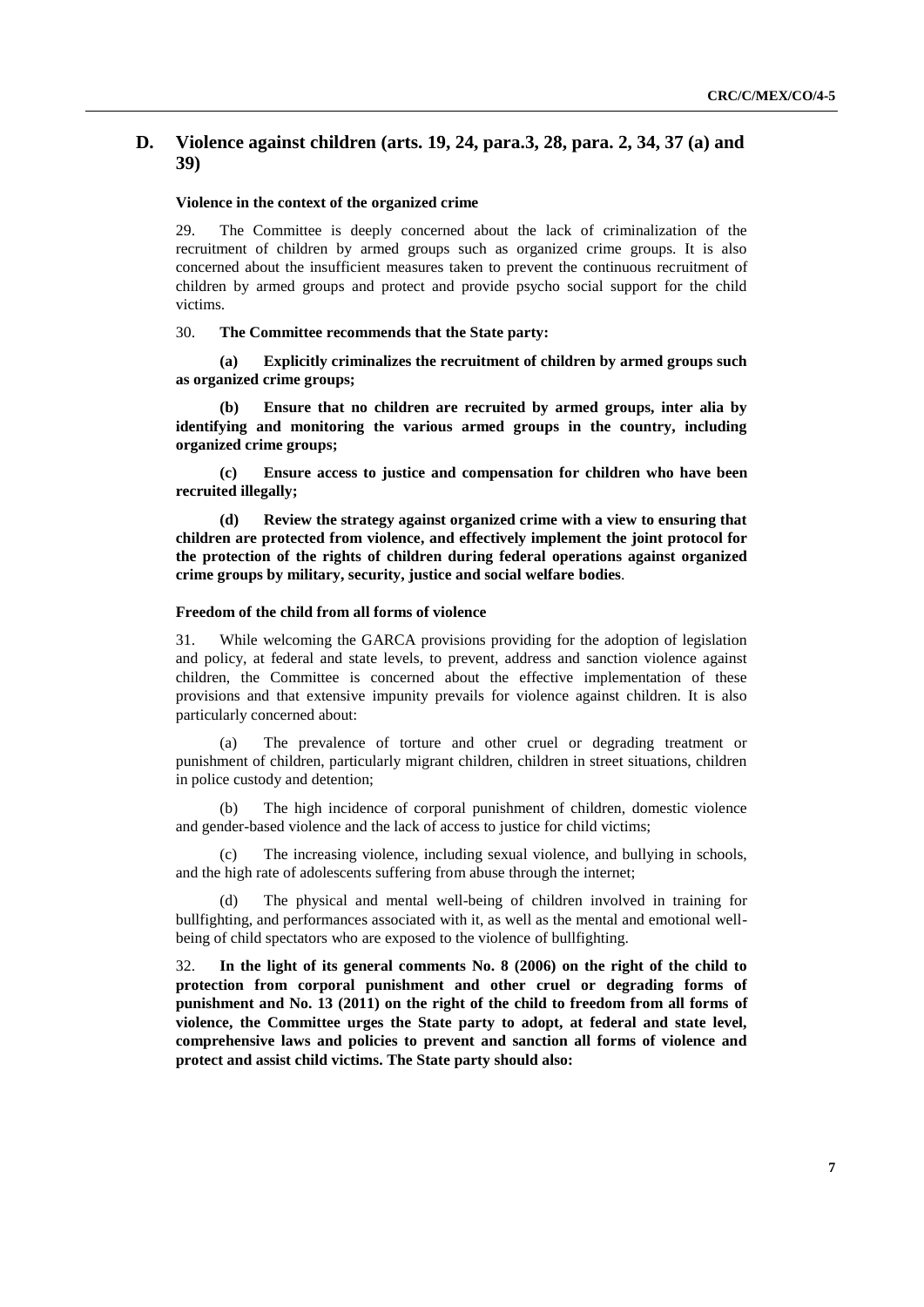**(a) Harmonize the definition of the crime of torture in all states, in accordance with international standards, and ensure that the protocols related to the investigation and prosecution of cases of torture include a child rights perspective;**

**(b) Ensure that corporal punishment in all settings is explicitly prohibited at federal and state level and the "right to correct" repealed from the federal and state civil codes. The State party should also raise awareness of positive, non-violent and participatory forms of child-rearing;**

**(c) Effectively implement the General Act on Women's Access to a Life Free of Violence, including by executing entirely the National Programme to Prevent, Treat, Punish and Eradicate Violence against Women, in accordance with the recommendation of the CEDAW (CEDAW/C/MEX/CO/7-8, para. 16 (a));** 

**(d) Ensure child victims' access to justice, including by establishing the planned specialized services within the Attorney's General Office, facilitating childfriendly and confidential complaints mechanisms in institutions, schools, detention centres, hospitals, and other relevant settings, providing legal support, prosecuting the alleged perpetrator and rehabilitating and compensating the child victims;**

**(e) Conduct a study on the scope of violence against children through the internet, and strengthen its efforts to prevent and address the phenomenon, targeting children enrolled in school and out of school;** 

**(f) Develop programmes for play, leisure, recreation, culture, arts and sports, as well as infrastructures and safe public spaces as a means to counteract the negative effects of violence, to learn non-violent communication skills and ensure children's adequate development;** 

**(g) Adopt measures to enforce the prohibition regarding the participation of children in bullfighting training and performances, as a worst form of child labour and take measures to protect them in their capacity as spectators and raise awareness of the physical and mental violence associated with bullfighting and its impact on children**.

### **Sexual exploitation and abuse**

33. While noting the adoption of the Protocol to assist child victims of sexual abuse, the Committee is concerned about the high prevalence of sexual violence against children, in particular girls. The Committee is seriously concerned that perpetrators of rape can escape punishment if they marry the victim. It is also concerned that the current proposal to reform the Federal Penal Code in relation to crimes of sexual abuse against children does not protect their rights adequately in regard to the statute of limitation. It is also concerned about the insufficient efforts to identify, protect and rehabilitate child victims as well as about the increasing cases of sexual violence in education centres.

34. **The Committee urges the State party to:**

**(a) Review the legislation at federal and state level to ensure that rape is criminalized in line with international standards and remove all legal provisions that can be used to excuse perpetrators of child sexual abuse;** 

**(b) Ensure that the reform of the Federal Penal Code provides for no statute of limitation regarding both the sanctions and the criminal action in relation to crimes of sexual abuse against children, and that it covers both the perpetrators and the abettors. Similar provisions should be adopted in all state penal codes;**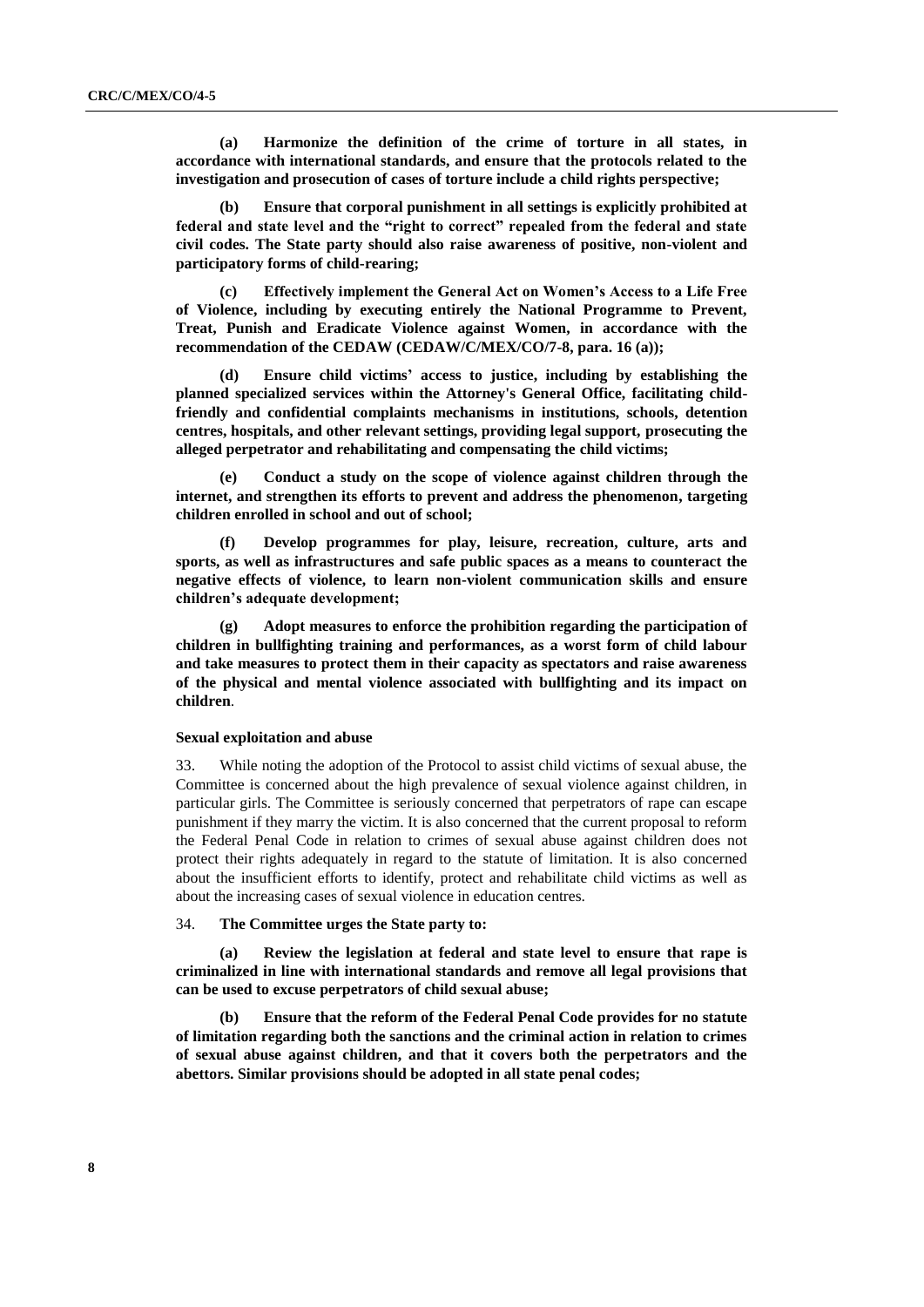**(c) Establish mechanisms, procedures and guidelines to ensure mandatory reporting of cases of child sexual abuse and exploitation and ensure the availability of child-friendly complaints mechanisms, in particular in schools;** 

**(d) Prevent, investigate and prosecute all cases of sexual abuse of children and adequately punish those convicted;**

**(e) Provide training for judges, lawyers, prosecutors, the police and other relevant persons on how to deal with child victims of sexual violence and on how gender stereotyping by the judiciary affects girls' right to a fair trial in sexual violence cases, and closely monitor trials in which children are involved;** 

**(f) Effectively implement the Protocol to assist child victims of sexual abuse and ensure quality services and resources to protect them, provide them with physical and psychological recovery and social reintegration and compensate them;**

**(g) Conduct awareness-raising to prevent child sexual abuse, inform the general public that it is a crime, and address victim stigmatization, particularly when alleged perpetrators are relatives**.

35. The Committee is deeply concerned about corroborated reports that hundreds of children have been sexually abused for years by clerics of the Catholic Church and other religious faiths The Committee is particularly concerned about the general impunity which perpetrators have enjoyed so far, as recognized by the State party's delegation, about the low number of investigations and prosecutions of the perpetrators as well as alleged complicity of state officials, as well as about the lack of complaints mechanisms, services and compensation available to children.

#### 36. **The Committee strongly urges the State party to:**

**(a) Take immediate measures to investigate and prosecute all members of the Roman Catholic clergy and other religious faiths involved in or accomplices of sexual abuse and exploitation of children, and ensure that those found guilty be provided with sanctions commensurate with the gravity of their crime;** 

**(b) Provide children victims of sexual abuse with all necessary services for their physical and psychological recovery and social reintegration, and adequately compensate them;**

**(c) Ensure that specific measures taken to prevent sexual abuse by clerics become part of all policies related to violence against children and that empowered children learn how to protect themselves from sexual abuse and are aware of the mechanism they can refer to in case of such abuses;** 

**(d) Take concrete measures to raise awareness on this type of abuse in order to overcome social acceptance and taboo surrounding these crimes;**

**(e) Collect disaggregated data related to cases of sexual abuse against children involving the Roman Catholic clergy and provide detailed information in its next report on the convictions and sentences pronounced.** 

#### **Harmful practices**

37. While noting that in accordance with article 45 of the GARCA federal and state laws should set the minimum age for marriage at 18 years for both boys and girls and that the Federal Civil Code has already been modified accordingly, the Committee is concerned about the effective implementation of this provision at state level. It is also concerned about the high prevalence of child marriages and about reported cases of forced marriage, especially of girls belonging to indigenous communities.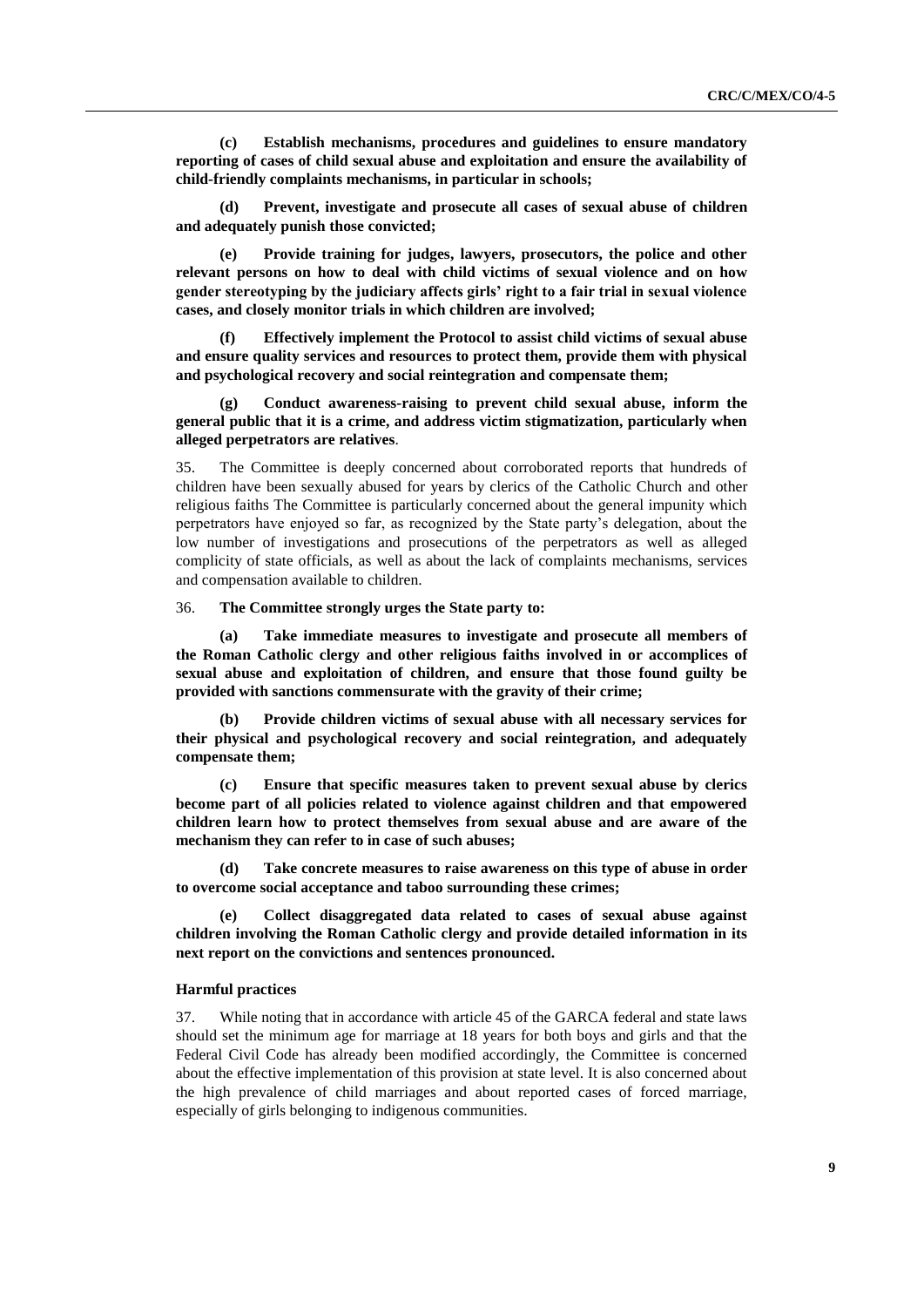38. **In the light of general comment No. 18 on harmful practices (2014), adopted jointly with the Committee on the Elimination of Discrimination against Women, the Committee recommends that the State party ensure the effective implementation of article 45 of the GARCA by ensuring that the minimum age of marriage is set at 18 years of age for both girls and boys in the laws of all states. The State party should also undertake comprehensive awareness-raising programmes on the negative consequences of child marriage on girls, targeting in particular parents, teachers and indigenous leaders**.

## **E. Family environment and alternative care (arts. 5, 9-11, 18 (paras. 1 and 2), 20-21, 25 and 27 (para. 4))**

#### **Children deprived of a family environment**

39. The Committee welcomes that the GARCA includes the prohibition of separating children from their families because of poverty and orders the establishment of federal and state protection offices to, among others, protect children deprived of a family environment. It is concerned, nevertheless, that:

(a) There are insufficient policies to support families in fulfilling their parental responsibilities;

- (b) The total number of children deprived of a family environment is unknown;
- (c) Institutionalization continues to be prioritized over foster care;

(d) There is inadequate supervision of alternative care institutions, resulting in notorious cases of child abuse and neglect, such as the case "Casitas del Sur" and "La Gran Familia" (Mama Rosa).

40. **The Committee recommends that the State party take into account the Guidelines for the Alternative Care of Children (General Assembly resolution 64/142, annex) and, in particular:**

**(a) Adopt further policies to support families in fulfilling their parental responsibilities in order to effectively ensure that children are not separated from their families because of poverty or for financial reasons;**

**(b) Adopt a strategy for the deinstitutionalization of children and establish a system of foster care for children in all states giving preference to kinship care;** 

**(c) Provide foster families and personnel working in institutions with training on children's rights and the particular needs of children deprived of a family environment;** 

**(d) Collect data on and ensure periodic review of the placement of children in foster care and institutions, and monitor the quality of the care, including by allocating adequate resources to the Protection Offices at federal and state level and creating the National Register of alternative care institutions as provided in Article 112 of the GARCA;**

**(e) Investigate and prosecute alleged perpetrators of violence against children in alternative care institutions and compensate the child victims.** 

## **Adoption**

41. While noting that the GARCA sets a framework for adoptions applicable at federal and state level, the Committee is concerned that this law does not explicitly prohibit the still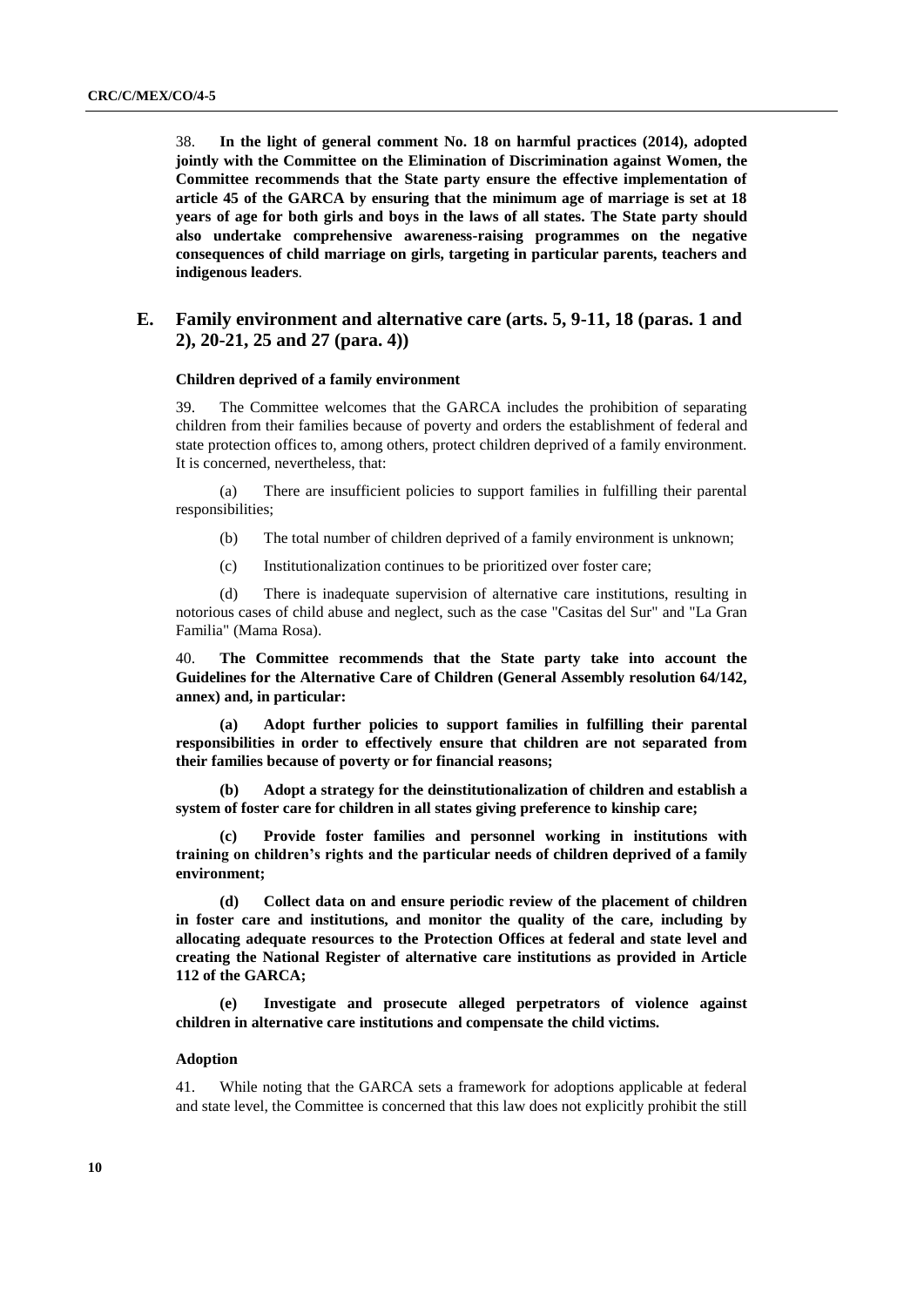prevalent practice of private adoptions, which entails a risk of improper financial and other gain, including a risk of children being sold for adoption.

42. **The Committee recommends that the State party ensure that private adoptions are explicitly prohibited and sanctioned in the federal and state penal codes. It should also ensure the effective implementation of the provisions on adoption within the GARCA at federal and state level, including by reforming legislation as needed and establishing a system to register disaggregated data on national and international adoptions.**

### **Children in prison with their mothers**

43. The Committee notes that children up to six years of age can remain with their mothers in prison and that the State party is currently reviewing the guidelines related to children living with their mothers to ensure their rights. It is concerned, however, about the timely adoption of those guidelines and about the insufficient alternatives to detention for mothers.

44. **The Committee recommends that the State party consider all possible alternatives to detention for mothers. It should also complete the revision of the guidelines related to children living with their mothers in prison and effectively implement them to ensure that their living conditions, including access to food, health, hygiene and education, are adequate for the child's physical, mental, moral and social development and that they are protected from violence.**

## **F. Disability, basic health and welfare (arts. 6, 18 (para. 3), 23, 24, 26, 27 (paras. 1-3) and 33)**

#### **Children with disabilities**

45. The Committee welcomes the National Development Plan which includes the achievement of quality inclusive education as a goal. It also welcomes the measures taken by the State party on notably the early childhood development and early detection of disabilities. However, the Committee is concerned about:

(a) The many children with disabilities who still do not have free access to health and rehabilitation services, do not receive education and are victims of violence and exploitation;

The high rate of child abandonment and the institutionalization of children with disabilities, as well as reports that these children suffer from violence and abuse and girls with disabilities are submitted to forced sterilization;

(c) The limited access to justice of children with disabilities, especially girls with disabilities who are the victims of violence and abuse;

(d) The existence of a special education model which prevents the development of a fully inclusive education system accommodating the needs of all children, including those with disabilities,

(e) The lack of accessible schools, educational materials, and trained teachers, which particularly affect children with disabilities belonging to indigenous communities and children living in rural and remote areas;

(f) A substantial part of the resources for support services for children with disabilities being administered by a private entity (Teleton), without proper supervision of projects and of the image of children with disabilities conveyed by such entity.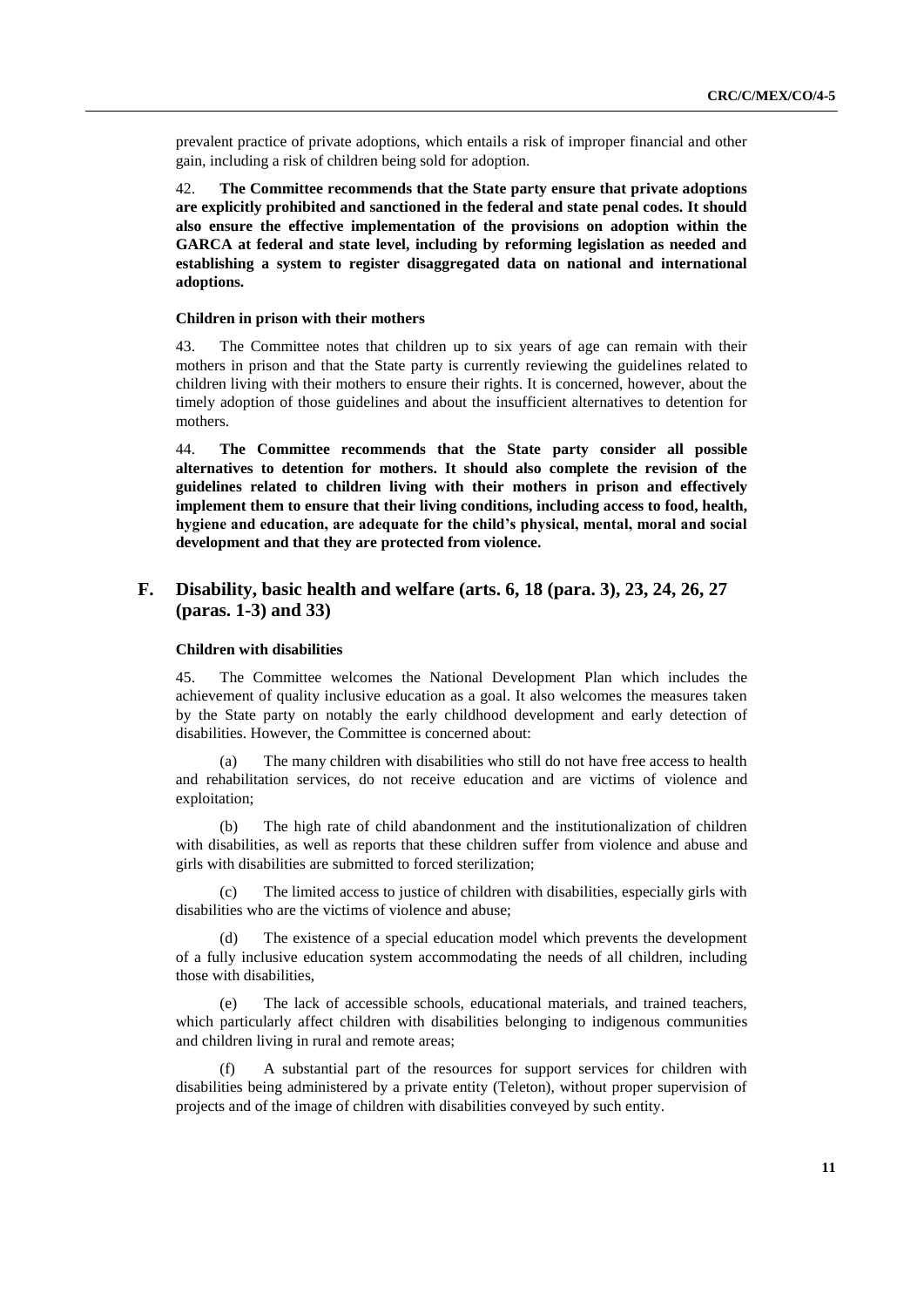46. **In the light of its general comment No. 9 (2006) on the rights of children with disabilities and in line with the recommendations of the Committee on the Rights of Persons with Disabilities (CRPD/C/MEX/CO/1), the Committee urges the State party to fully assume its primary responsibility to ensure all rights of all children with disabilities and apply a human rights-based approach to disability. The State party should:**

**(a) Ensure that all children with disabilities effectively enjoy their rights to health and rehabilitation services, attend school and are free from violence and exploitation. Specific measures should be adopted to address the particular challenges faced by indigenous children in these areas;**

**(b) Prevent abandonment of children with disabilities and their institutionalization;** 

**(c) Adequately supervise institutions where children with disabilities reside and investigate and sanction cases of forced sterilization of girls;**

**(d) Ensure that all children with disabilities have access to justice and can express their opinion in the course of the determination of their best interests, through procedural accommodations appropriate to their age and specific disability-related needs, and provide legal aid to children with disabilities, particularly those living in poverty or in institutions;**

**(e) Step up efforts to establish an inclusive education system for all children at all levels, as mandated in the GARCA, including by providing accessible schools and educational materials, trained teachers and transportation in all areas of the country;**

**(f) Effectively supervise all resources and projects administered by private institutions in order to ensure that all children with disabilities benefit from these resources without discrimination, and ensure that children with disabilities are no longer portrayed as objects of charity but as rights holders, including by private entities;** 

**(g) Establish a disaggregated data collection system on children with disabilities, including, among others, information on children living in institutions, victims of violence and enrolled in education/schools.**

#### **Health and health services**

47. The Committee notes the measures taken by the State party to reduce child and maternal mortality. However, it is concerned that:

(a) Access to health services is not equal for all children due to the existence of various health systems providing services which differ in terms of coverage and quality. This situation results in a high percentage of children not having access to health care services, or only having access to poor quality health care services;

(b) Child and maternal mortality rates among indigenous and rural population remain higher than the average;

(c) Child chronic malnutrition is persistent especially among indigenous and rural children;

- (d) Exclusive breastfeeding is decreasing;
- (e) Overweight and obesity are increasing among children.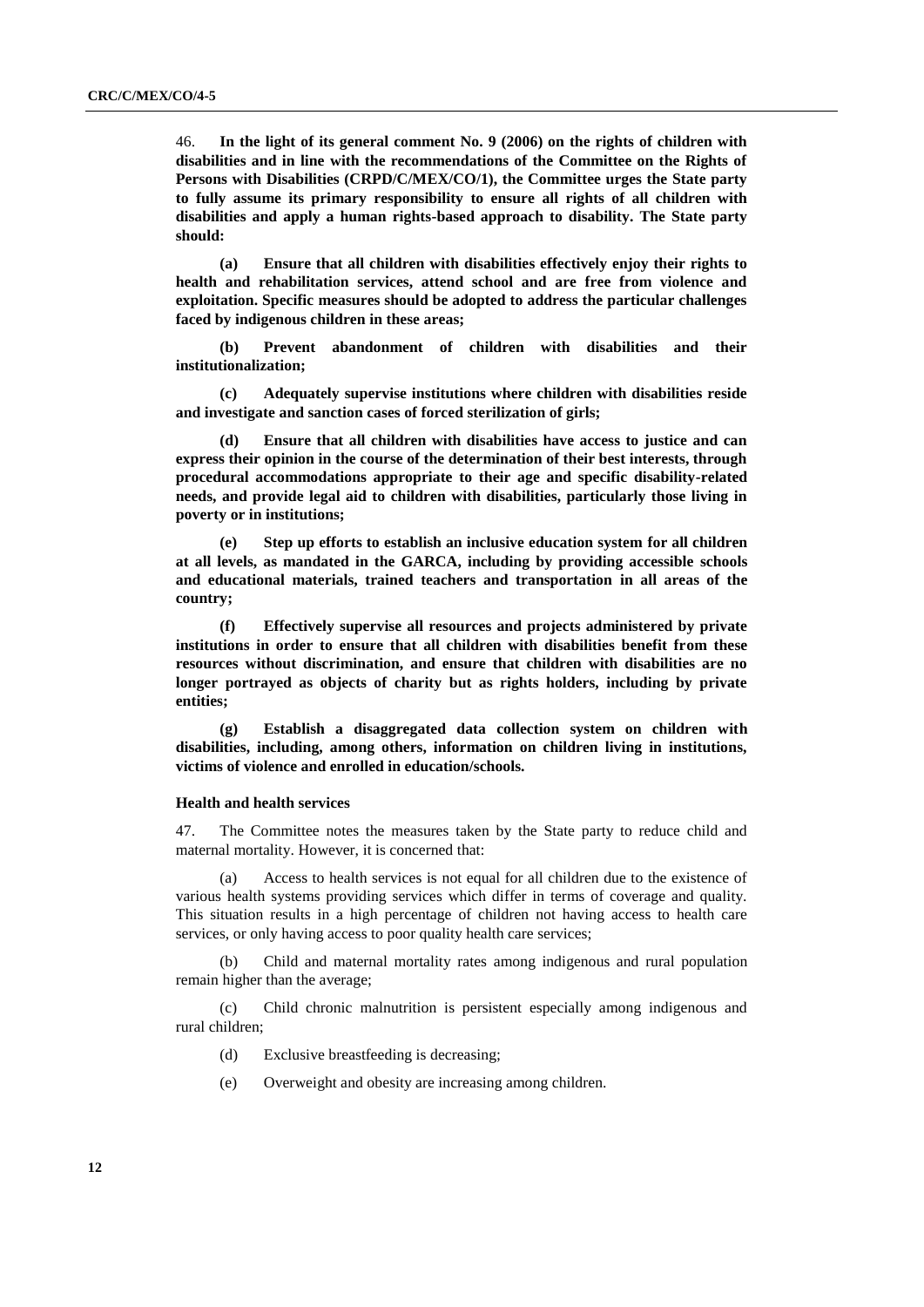**48. The Committee draws the State party's attention to its general comment No. 15 (2013) on the right of the child to the enjoyment of the highest attainable standard of health, and recommends that the State party:**

**(a) Ensure the availability and accessibility of quality health services for all children, in particular rural and indigenous children, including by allocating adequate resources;**

**(b) Strengthen its efforts to reduce maternal and child mortality, including by implementing the OHCHR Technical guidance on the application of a human rights-based approach to the implementation of policies and programmes to reduce and eliminate preventable mortality and morbidity of children under 5 years of age (A/HRC/27/31);**

**(c) Evaluate the initiatives taken to reduce malnutrition, overweight and obesity among children, and based on the results draft a national strategy on nutrition, which also includes measures to ensure food security, in particular in rural and indigenous areas;** 

**(d) Increase efforts to promote breastfeeding through educational campaigns and training to professionals, adequately implement the International Code of Marketing of Breast-Milk Substitutes and the Child-Friendly Hospital initiative;**

**(e) Continue raising awareness at national, federal and local level on the negative health impacts of processed food, and strengthen regulations to restrict advertising and marketing of junk, salty, sugary and fatty foods and their availability for children.**

#### **Adolescent health**

49. The Committee notes the adoption in 2015 of the National Strategy to Prevent Adolescent Pregnancies. However, it is concerned about:

(a) The increasing rate of adolescent pregnancies from 12 years of age, often resulting from sexual violence;

(b) The high rate of maternal mortality among adolescents as a result of inadequate access to sexual and reproductive health services and information, as well as a low use of contraceptives;

(c) Restrictive laws on abortion in the majority of the states forcing girls to resort to unsafe abortion at the risk of their health and life;

(d) The increased use of drugs by adolescents, as young as 12 years of age, mainly due to the climate of social violence;

(e) The high number of suicides and depression among adolescents.

50. **Referring to its general comments No. 4 (2003) on adolescent health and No. 15 (2013) on the right of the child to the enjoyment of the highest attainable standard of health, the Committee recommends that the State party:**

**(a) Effectively monitor the implementation of the National Strategy to Prevent Adolescent Pregnancies;** 

**(b) Reduce adolescent maternal mortality by ensuring adequate and confidential sexual and reproductive health education and services, including access to contraceptives. The State party is encouraged to consider the OHCHR technical guidance on the application of a human rights-based approach to the implementation**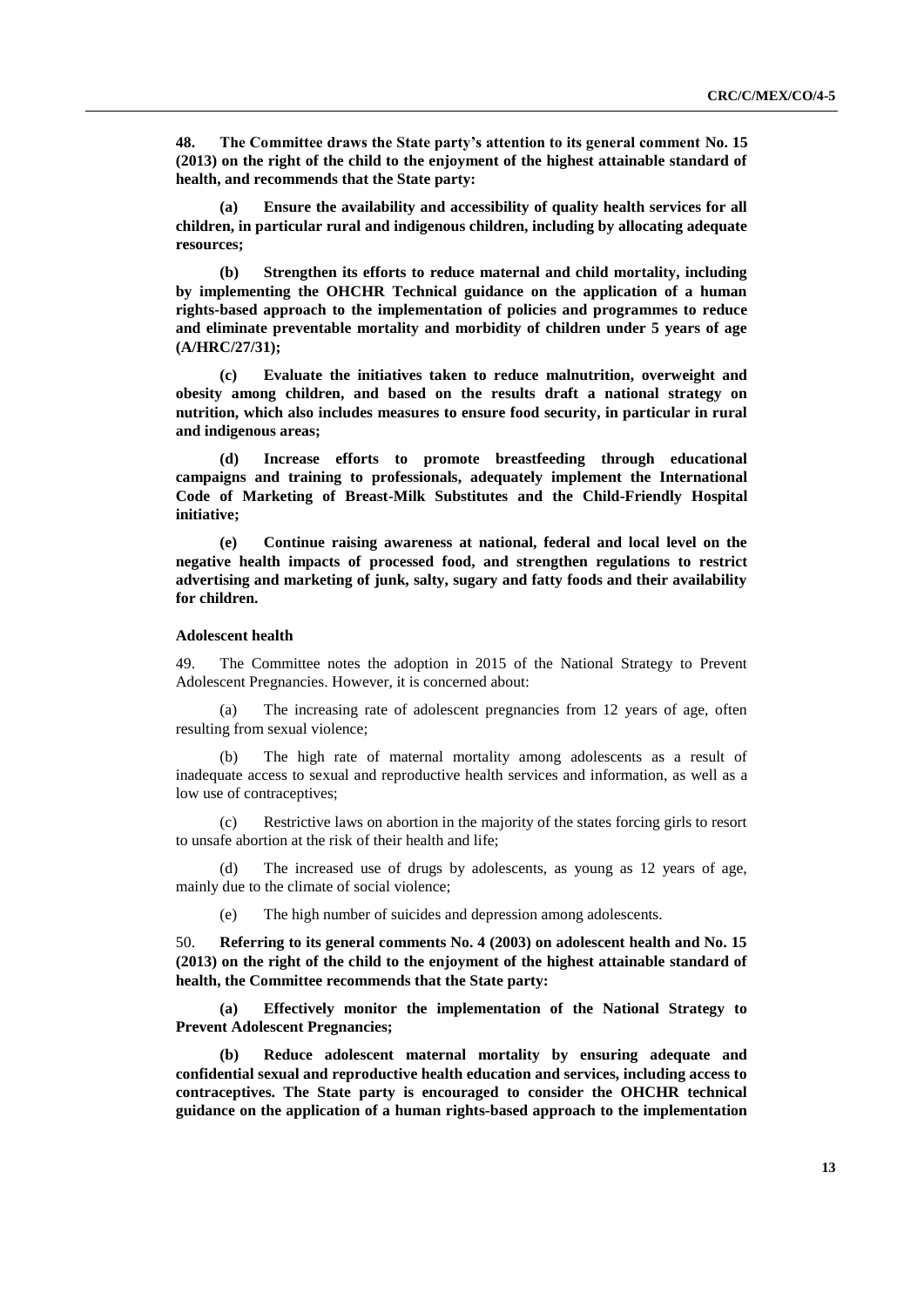**of policies and programmes to reduce preventable maternal morbidity and mortality (A/HRC/21/22);** 

**(c) Review and harmonize the federal and state legislations with a view to decriminalizing abortion and ensuring access to legal abortion at least in cases of rape, incest and danger to the life and health of the girl, and that access to legal abortion do not require special authorization from a judge or prosecutor. The State party should ensure access to post-abortion care services, irrespective of whether abortion itself is legal. It should also guarantee the best interests of pregnant adolescents and ensure that the views of the child always be heard and respected in abortion decisions by medical personnel;** 

**(d) Evaluate the consumption patterns of drugs by adolescents and strengthen the existing programs aimed at preventing and assisting children using drugs. Those programs should provide children, in particular in schools, with accurate and objective information as well as life skills education on preventing substance abuse — including tobacco and alcohol —, and develop accessible and youth-friendly drug dependence treatment and harm reduction services;**

**(e) Adopt measures to provide quality access to mental health services with the aim of eliminating the prevalence of suicides and depression among adolescents.** 

#### **Environmental Health**

51. The Committee is concerned that the State party has not taken sufficient measures to address air, water, soil and electromagnetic pollution, which gravely impact on children and maternal health. The import and use of pesticides or chemicals banned or restricted for use in third countries, which particularly affect indigenous children in the state of Sonora, is also a reason of deep concern.

## 52. **The Committee recommends that the State party:**

**(a) Assess the impact of air, water, soil and electromagnetic pollution on children and maternal health as a basis to design a well-resourced strategy at federal, state and local levels, in consultation with all communities and especially indigenous peoples, to remedy the situation and drastically decrease the exposure to pollutants;** 

**(b) Prohibit the import and use of any pesticides or chemicals that have been banned or restricted for use in exporting countries;**

**(c) Further examine and adapt its legislative framework to ensure the legal accountability of business enterprises involved in activities having a negative impact on the environment, in the light of its general comment No. 16 (2013) on State obligations regarding the impact of the business sector on children's rights.**

## **Standard of living**

53. The Committee remains deeply concerned about the prevalence of child poverty which affects more than half of the child population, a higher percentage as compared with the adult population. It is concerned that indigenous, Afro-Mexican, migrant and displaced children, children in single parent-headed households and children living in rural areas are particularly affected by poverty and extreme poverty.

54. **The Committee recommends that the State party strengthen its efforts to eliminate child poverty, by adopting a public policy, in consultation with families, children and civil society organizations, including those from indigenous, Afro-Mexican, displaced, migrant and rural communities, and allocating adequate**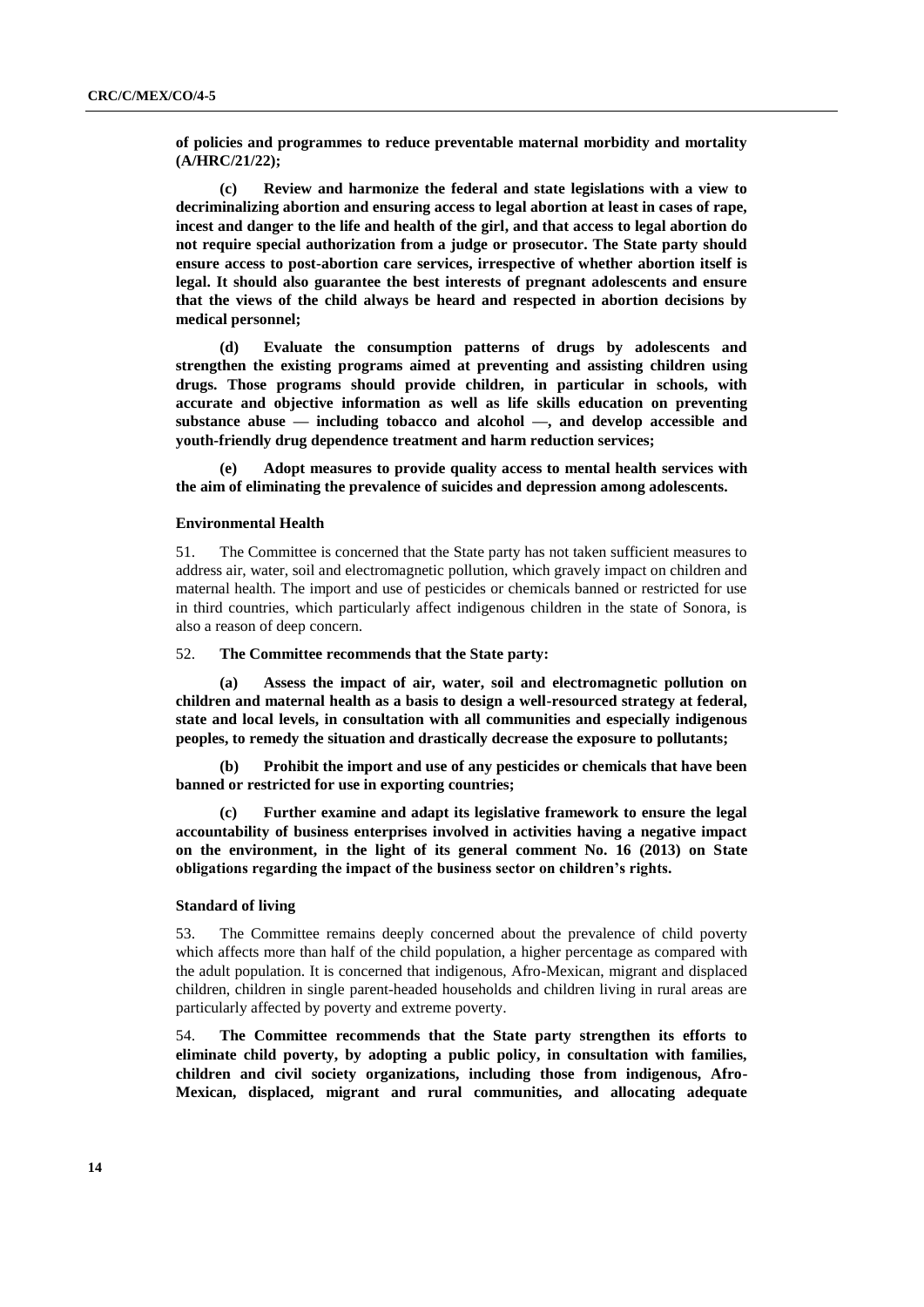**resources for its implementation. Measures to promote early childhood development and further support families should be part of the policy**.

## **G. Education, leisure and cultural activities (arts. 28, 29, 30 and 31)**

### **Education, including vocational training and guidance**

55. The Committee notes the educational reform undertaken in 2013, aimed at ensuring quality education from pre-school to senior high school. However, it is concerned about:

(a) Millions of children from 3 to 17 not attending school;

(b) Persistent challenges for children in vulnerable situations in accessing quality education;

(c) High rates of school drop-out particularly affecting students in secondary level education, pregnant adolescents and adolescent mothers.

(d) The low coverage of early childhood education and the lack of public policy in this regard.

56. **In the light of its general comment No. 1 (2001) on the aims of education, the Committee reiterates its recommendations (CRC/C/MEX/CO/3, para. 57 (a-e)) and recommends that the State party:** 

**(a) Increase its efforts to improve the quality of education and its availability and accessibility to girls, indigenous, Afro-Mexican and displaced children, children in rural areas, children living in poverty, children in street situations, national and international migrant children and children with disabilities, by substantially increasing the education budget and reviewing relevant policies;** 

**(b) Strengthen its efforts to ensure education in Spanish and in indigenous languages for indigenous children and ensure the availability of trained teachers;** 

**(c) Strengthen measures to address school drop-out taking into consideration the particular reasons why boys and girls drop out;**

**(d) Step up its efforts to ensure that pregnant adolescents and adolescent mothers are supported and assisted in continuing their education in mainstream schools;** 

**(e) Develop and expand early childhood education from birth, based on a comprehensive and holistic policy of early childhood care and development.**

## **H. Special protection measures (arts. 22, 30, 32-33, 35-36, 37 (b)-(d), 38, 39 and 40)**

#### **Asylum-seeking and refugee children**

57. The Committee is concerned about the:

(a) Lack of adequate measures to identify, assist and protect asylum-seeking and refugee children, including lack of legal representation for unaccompanied children;

(b) Prolonged detention of asylum-seeking children;

(c) Lack of data on the number of asylum claims made by children and information by the State party that only 18 children were granted refugee status in 2014.

### 58. **The Committee recommends that the State party:**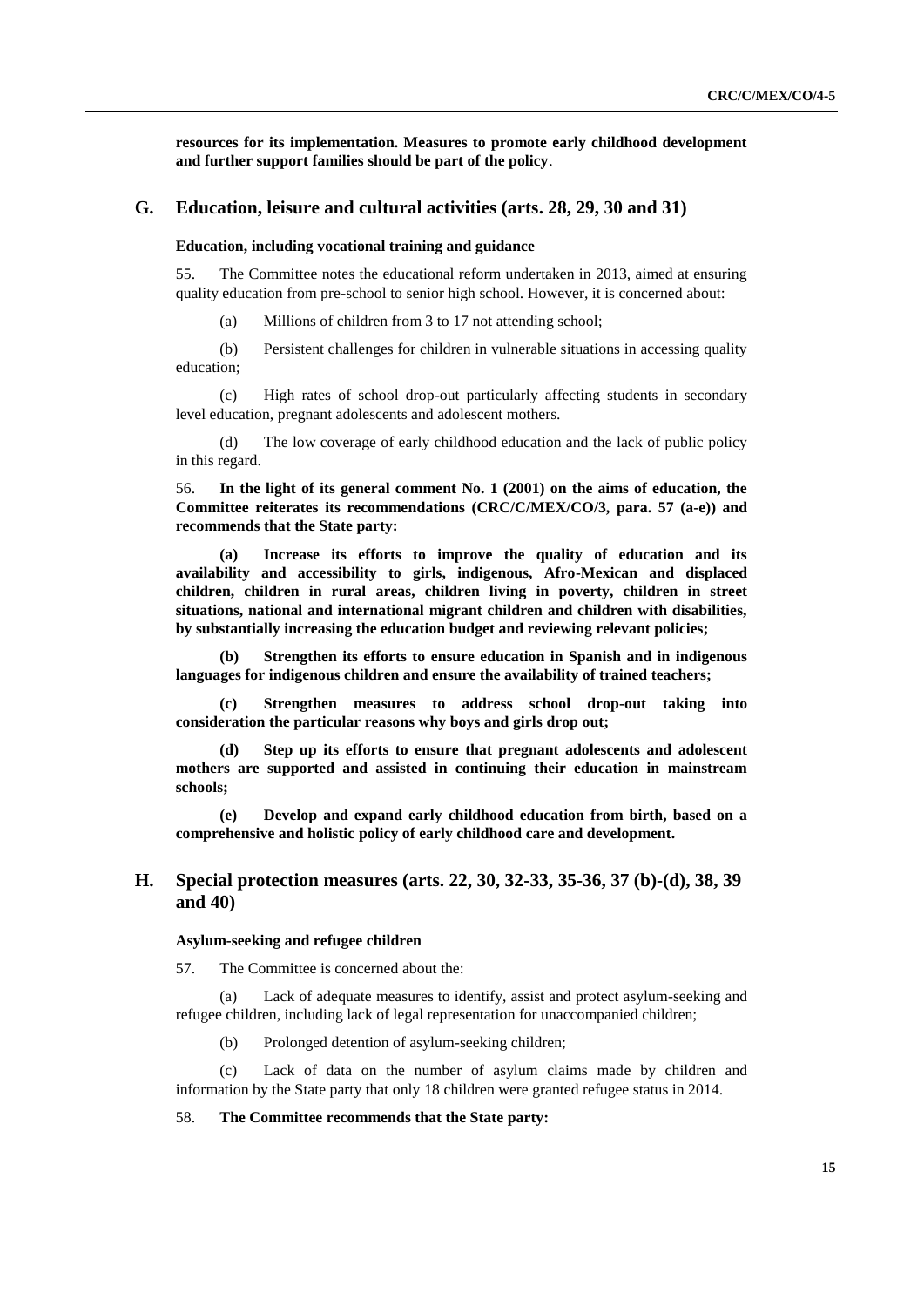**(a) Increase its efforts to identify, assist and protect asylum-seeking and refugee children, including by adopting the necessary legislative, administrative and logistical measures. Legal guardians, free legal representation, interpretation and consular assistance should be ensured for them;** 

**(b) Take the necessary measures to end the administrative detention of asylum seeking children and expeditiously place unaccompanied children in community-based shelters, and accompanied children in appropriate facilities that ensure family unity and are compliant with the Convention;** 

**(c) Collect disaggregated data on asylum-seeking and refugee children;** 

**(d) Complete the withdrawal of the remaining reservations to the 1951 Convention relating to the Status of Refugees and its 1967 Protocol.**

#### **Children in situations of migration**

59. The Committee welcomes the adoption of the Protocol for Consular Assistance of Unaccompanied Migrant Children as well as the attention given by the State party to the plight of unaccompanied children on its territory, in particular its increasing collaboration with countries in the region to assist those children and protect them from violence. It is nevertheless concerned about:

(a) Migrant children being kept in detention centres for migrants and reports of violence and abuse against children in those centres;

Migrant children being subjected to killings, kidnappings, disappearances, sexual violence, exploitation and abuse and about the lack of official disaggregated data in this regard;

(c) Reports that many migrant children are deported without a preliminary process to determine their best interests, in spite of the legal recognition of the principle in the Law on Migration and the GARCA;

(d) The insufficient measures taken to ensure the rights of national migrants as well as the rights of the many children displaced as a result of the armed violence.

#### 60. **The Committee recommends that the State party:**

**(a) Take all necessary measures to end the administrative detention of migrant children and continue establishing community-based shelters for them, in accordance with articles 94 and 95 of the GARCA, ensuring that these shelters comply with the Convention and are regularly monitored. The Protocol for Assisting Unaccompanied Migrant Children in Shelters should be effectively implemented and regularly evaluated;**

**(b) Increase efforts to prevent killings, kidnappings, disappearances, sexual violence, exploitation and abuse of migrant children, and investigate, prosecute and punish perpetrators, including when the perpetrator is an agent of the State;**

**(c) Establish a Best Interests Determination Process for decisions relating to migrant children and always undertake a due process with procedural safeguards to determine the individual circumstances, needs and best interests of the child prior to making a decision on children's deportation. Special attention should be given to family reunification;**

**(d) Ensure that migrant children are informed about their legal status, ensuring that they fully understand their situation and provide public defence services and/or guardians throughout the process. Children should also be informed about their possibility to contact their Consular Services;**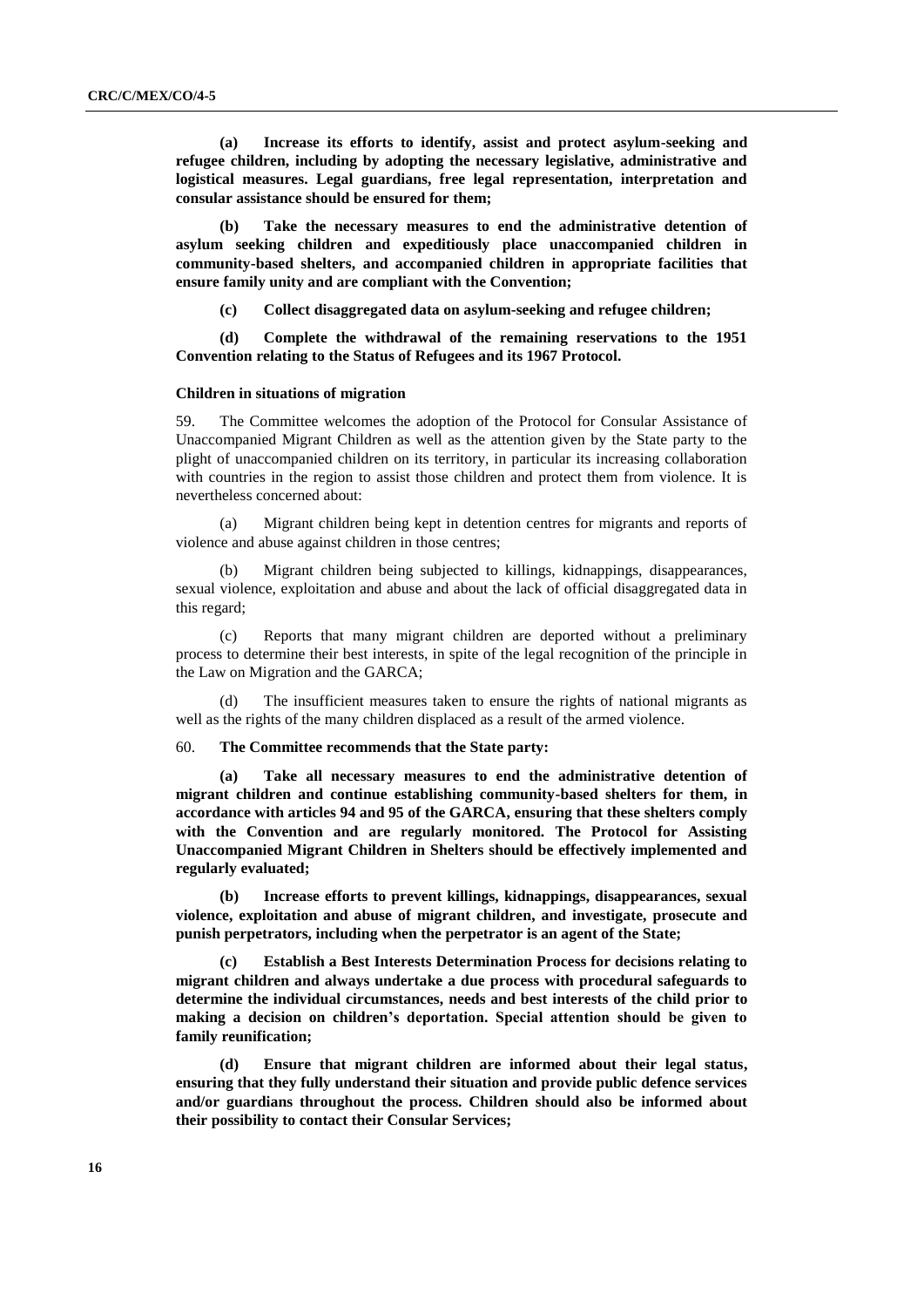**(e) Ensure that all relevant professionals working with or for migrant children are adequately trained and speak their native language, in particular border and immigration personnel, social workers, defence lawyers, guardians and police.** 

**(f) Adopt comprehensive measures to provide assistance to national migrant and displaced children and ensure their access to education and health and their protection from violence;**

**(g) Collect disaggregated data related to cases of violence against migrant and displaced children, including disappearances and enforced disappearances.**

#### **Children belonging to minority or indigenous groups**

61. The Committee remains concerned that indigenous and Afro-Mexican children continue to face discrimination and violence, and remain the most affected by extreme poverty, malnutrition, maternal and child mortality, early marriages, adolescent pregnancies, environmental contamination and lack of access to quality education and civil registration services.

62. **In the light of its general comment No. 11 (2009) on indigenous children and their rights under the Convention, the Committee recommends that the State party:** 

**(a) Adopt comprehensive measures, including affirmative measures in accordance with article 40 of the GARCA, to ensure that indigenous and Afro-Mexican children enjoy all their rights in practice, in particular in the area of health, education, nutrition and access to justice and civil registration services. Indigenous children and their families should be able to effectively participate in all decisions affecting them;**

**(b) Strengthen measures to protect indigenous and Afro-Mexican children from exploitation and violence, including in shelters for indigenous children attending school. Such measures should be developed in consultation with indigenous Afro-Mexican leaders;**

**(c) Collect disaggregated data on indigenous and Afro-Mexican children related to all areas covered by the Convention and its Optional Protocols.**

#### **Economic exploitation, including child labour**

63. The Committee notes the constitutional reform raising the minimum age of employment to 15 years. However, it remains deeply concerned that hundreds of thousands of children, at times as young as five years old, continue to work and that a high percentage of them is involved in the worst forms of child labour, such as mining and agriculture, and/or do not receive any salary. It is further concerned at the insufficient measures taken to address child domestic labour, which particularly affects girls, as well as the involvement of children in agriculture, especially affecting children of migrant farmworkers.

## 64. **The Committee recommends that the State party:**

**(a) Review its legislation to ensure compliance with international standards, including ILO Convention No.182, and ensure that domestic work and work in agriculture and brickyards, among others, are explicitly included as a hazardous form of labour, and prohibited for children under 18 years of age, and take measures to eliminate them;**

**(b) Strengthen its inspection system and effectively enforce in practice penalties on those who economically exploit and abuse children, including children working as beggars, in domestic labour, both paid and unpaid, and in agriculture;**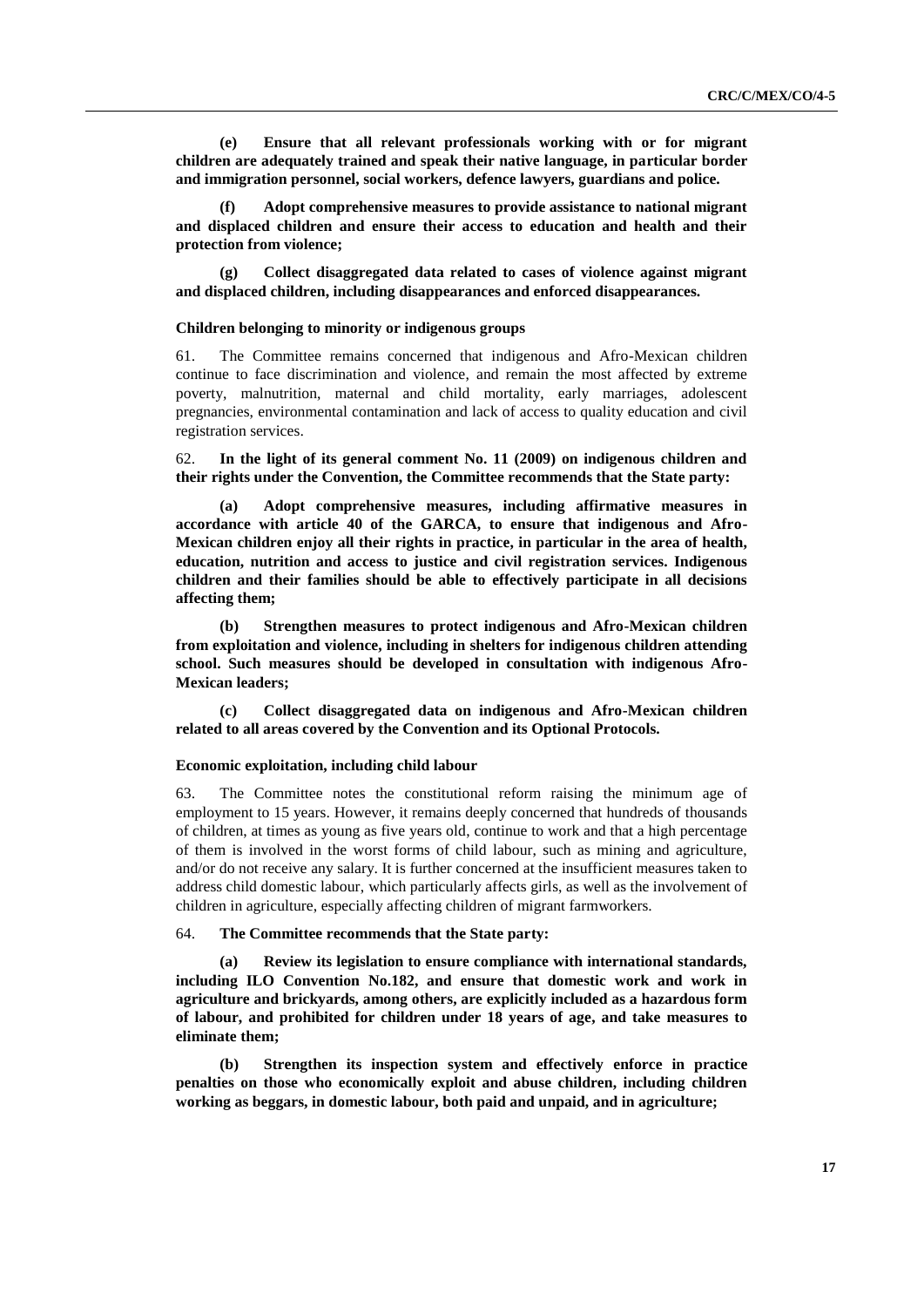**(c) Provide adequate resources for the effective implementation of the National Program on Prevention and Elimination of Child Labour and Protection of the Adolescent Worker., and adopt specific measures to address the situation of child domestic workers, children in mines and brickyards and migrant children in agriculture should be included;** 

**(d) Ensure that data collected on child labour are disaggregated and includes information on children working as beggars, in temporary agricultural labour and in domestic labour in their homes.** 

**(e) Expedite the ratification process of the ILO Convention No. 138 (1973) regarding the Minimum Age for Admission to Employment;**

**(f) Continue seeking technical assistance from the International Programme on the Elimination of Child Labour of the International Labour Office.**

#### **Children in street situations**

65. The Committee notes the implementation of a strategy to prevent and assist children in street situations. However, it is concerned that these efforts have not been sufficient to prevent and address the phenomenon and that the strategy is only implemented in some States. It is also concerned about reports that these children continue to suffer from violence and abuse and to be viewed as criminals. The Committee is also deeply concerned that many girls are victims of sexual exploitation and abuse and have early pregnancies.

66. **The Committee recommends that the State party:**

**(a) Conduct a study at federal and state level of the scope and root causes of the phenomenon of children in street situations, with disaggregated data, and regularly update the information;**

**(b) Develop with the full participation of children and relevant NGOs, a comprehensive and well-resourced policy, at federal, state and municipal level, to assist children in street situations and prevent and eliminate the phenomenon. The policy should address the different needs of boys and girls;**

**(c) Strengthen its efforts to protect children from all forms of violence, including sexual exploitation, and ensure that they are not viewed as criminals.**

### **Administration of juvenile justice**

67. The Committee notes the project under discussion to reform the Constitution and establish a comprehensive juvenile justice system. However, it is concerned about:

(a) The lack of harmonization of the juvenile justice legislation in all states and the fact that children can be subjected to a sentence of 5 to 20 years of prison for the same crime, depending on the state where they live or have committed a crime;

(b) The recent trend by the states to increase penalties and the range of crimes for which serious penalties apply;

(c) The insufficient use of alternative and non-custodial measures and that detention, including provisory detention, is given priority;

The precarious conditions in which children are placed in detention centres, and the frequent cases of violence against adolescents.

68. **In the light of its general comment No. 10 (2007) on children's rights in juvenile justice, the Committee urges the State party to bring its juvenile justice system fully**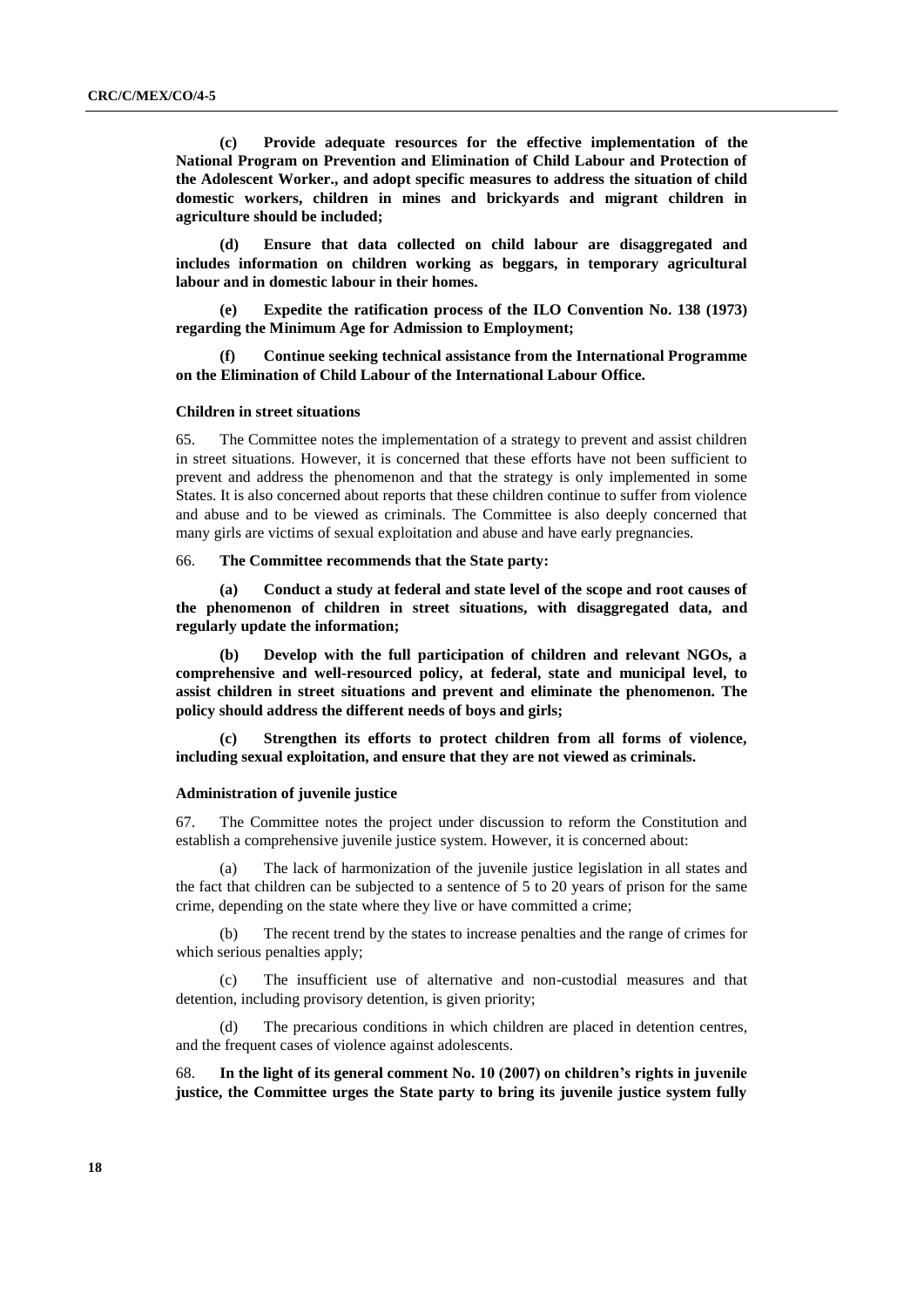**into line with the Convention and other relevant standards. In particular, the Committee urges the State party to:**

**(a) Step up its efforts to harmonize the juvenile justice legislation among all states by reducing the penalties, promoting alternative measures to detention, such as diversion, probation, mediation, counselling, or community service, wherever possible, and ensuring that detention is used as a last resort and for the shortest possible period of time and that it is reviewed on a regular basis with a view to withdrawing it;** 

**(b) Ensure the provision of qualified and independent legal aid to children in conflict with the law at an early stage of the procedure and throughout the legal proceedings. Indigenous and migrant children should be provided with interpretation and/or consular assistance as required;**

**(c) In cases where detention is unavoidable, ensure that detention conditions are compliant with international standards, including with regard to access to education and health services;** 

**(d) Strengthen measures to prevent violence against children in detention, including by facilitating child-friendly complaints mechanisms in juvenile detention centres and ensuring regular supervision of those centres.**

## **Follow up to the Committee's previous concluding observations and recommendations on the Optional Protocol on the sale of children, child prostitution and child pornography**

69. The Committee welcomes the adoption of the General Act for the Protection, Punishment and Eradication of Human Trafficking Offences and for Victim Protection and Assistance in 2012 and the establishment of a related Intersecretariat Commission in 2013. However, it is concerned that most of the concerns raised in its previous concluding observations have not been addressed. It is particularly concerned about:

(a) Not all offences covered by the Optional Protocol, such as sale of children, having been fully incorporated into the federal and state penal codes;

The regulation on surrogacy in the state of Tabasco not providing sufficient safeguards to prevent its use as a means to sell children;

(c) The persistence of trafficking of children for sexual exploitation and for forced labour purposes, migrant and indigenous children and girls being particularly affected, the high prevalence of sexual exploitation of children, including child sex tourism, and the general impunity enjoyed by perpetrators of crimes covered by the Optional Protocol;

(d) The insufficient programmes implemented to prevent the crimes covered by the Optional Protocol and to identify, protect and rehabilitate child victims;

(e) The lack of disaggregated data related to the crimes covered by the Optional Protocol.

70. **The Committee recommends that the State party:** 

**(a) Revise and bring its federal and state penal codes into full compliance with article 3 of the Optional Protocol by criminalizing the sale of children and other offenses covered by the Optional Protocol, as previously recommended (CRC/C/OPSC/MEX/CO/1, para. 30 (a-e));**

**(b) Ensure that the state of Tabasco review its legislation on surrogacy and introduce safeguards to prevent its use as a means for the sale of children;**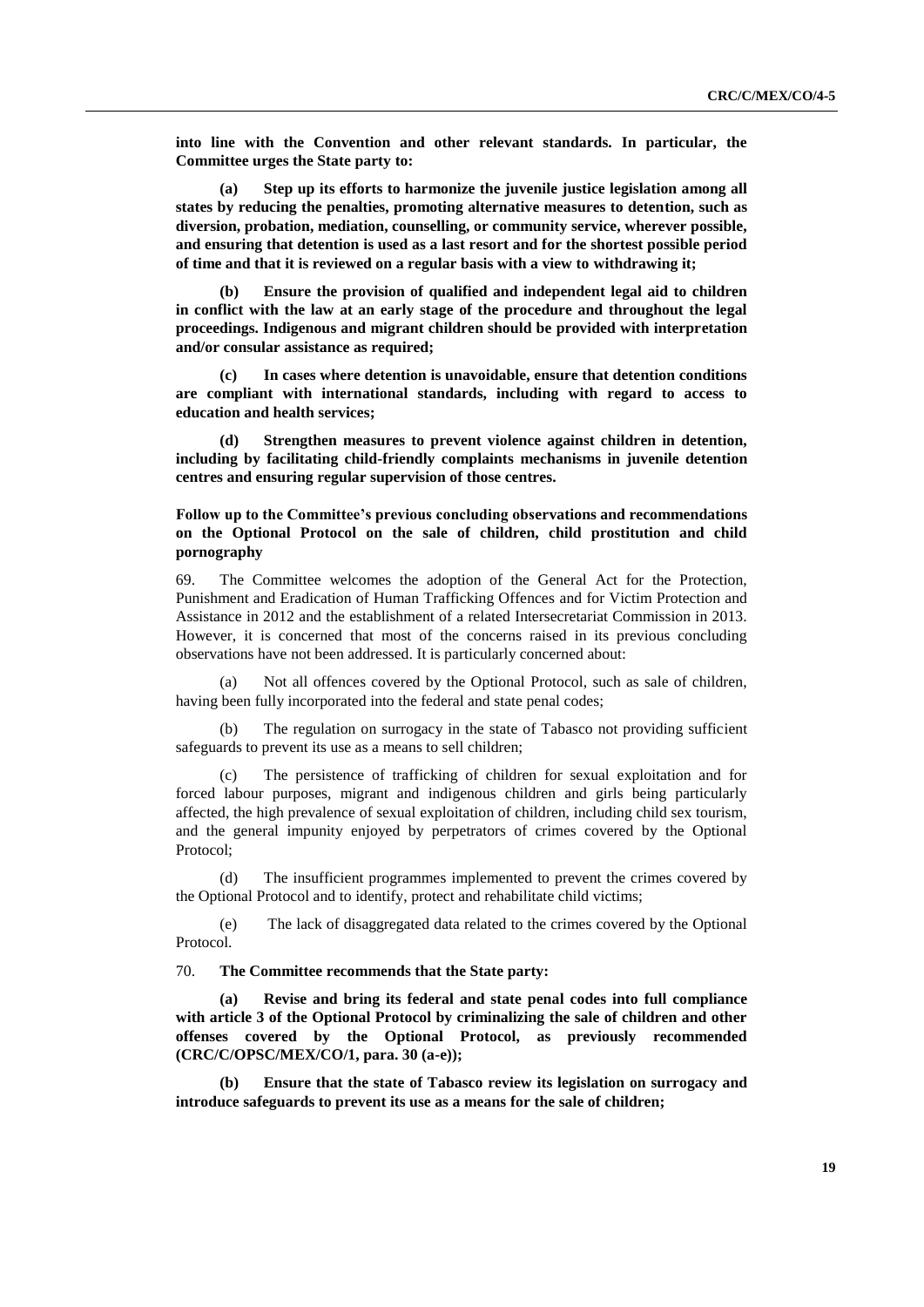**(c) Ensure the effective implementation of the General Act for the Protection, Punishment and Eradication of Human Trafficking Offences and for Victim Protection and Assistance at federal and state level and the effective functioning of the related Intersecretariat Commission, including by allocating adequate resources;** 

**(d) Identify, investigate and prosecute offences under the Optional Protocol in a child-friendly manner and adequately sanction the perpetrators;**

**(e) Strengthen prevention, protection, recovery and social reintegration and compensation programmes, allocate adequate resources and ensure that the programmes for child victims of sexual exploitation are in accordance with the outcome documents adopted at the world congresses against the commercial sexual exploitation of children;** 

**(f) Continue strengthening the international cooperation for the prevention and prosecution of the crimes covered under the Optional Protocol;**

**(g) Improve the training provided to professional groups dealing with child victims of crimes under the Optional Protocol;** 

**(h) Continue undertaking awareness-raising campaigns with the tourism industry and the public at large on the prevention of child sex tourism;** 

**(i) Collect disaggregated data on the crimes covered under the Optional Protocol and conduct a study on the extent of the phenomenon that also addresses root causes and risk factors, including poverty, conflict, discrimination, violence including gender-based violence—and the absence of parental care.**

## **Follow up to the Committee's previous concluding observations and recommendations on the Optional Protocol on children in armed conflict**

71. The Committee welcomes the State party's withdrawal of its interpretative declaration to article 4 of the Optional Protocol. However, it is deeply concerned that most of the concerns raised in its previous concluding observations have not been addressed. It remains particularly concerned about:

(a) Voluntary recruitment and enlistment in the compulsory military service of children from 16 years of age still being permitted under certain circumstances;

(b) The lack of criminalization of the recruitment of children and their use in hostilities, including by non-State armed groups;

(c) Children who study in military schools being subjected to the Military Code of Justice and only allowed to leave the school according to its internal regulations; military schools being solely managed by the Ministry of Defence;

(d) The insufficient measures to identify children who may have been used in conflict in the State party, and migrants, refugee and asylum-seeking children who may have been recruited or used in hostilities abroad.

#### 72. **The Committee urges the State party to:**

**(a) Revoke article 25 of the Military Service Act, end the practice of early enlistment in military service for 16- and 17-year-old children, and raise the minimum age for voluntary recruitment to 18 years, without exceptions;**

**(b) Explicitly criminalize the recruitment and involvement of children in hostilities, including by non-State armed groups, and include a definition of direct participation in hostilities;**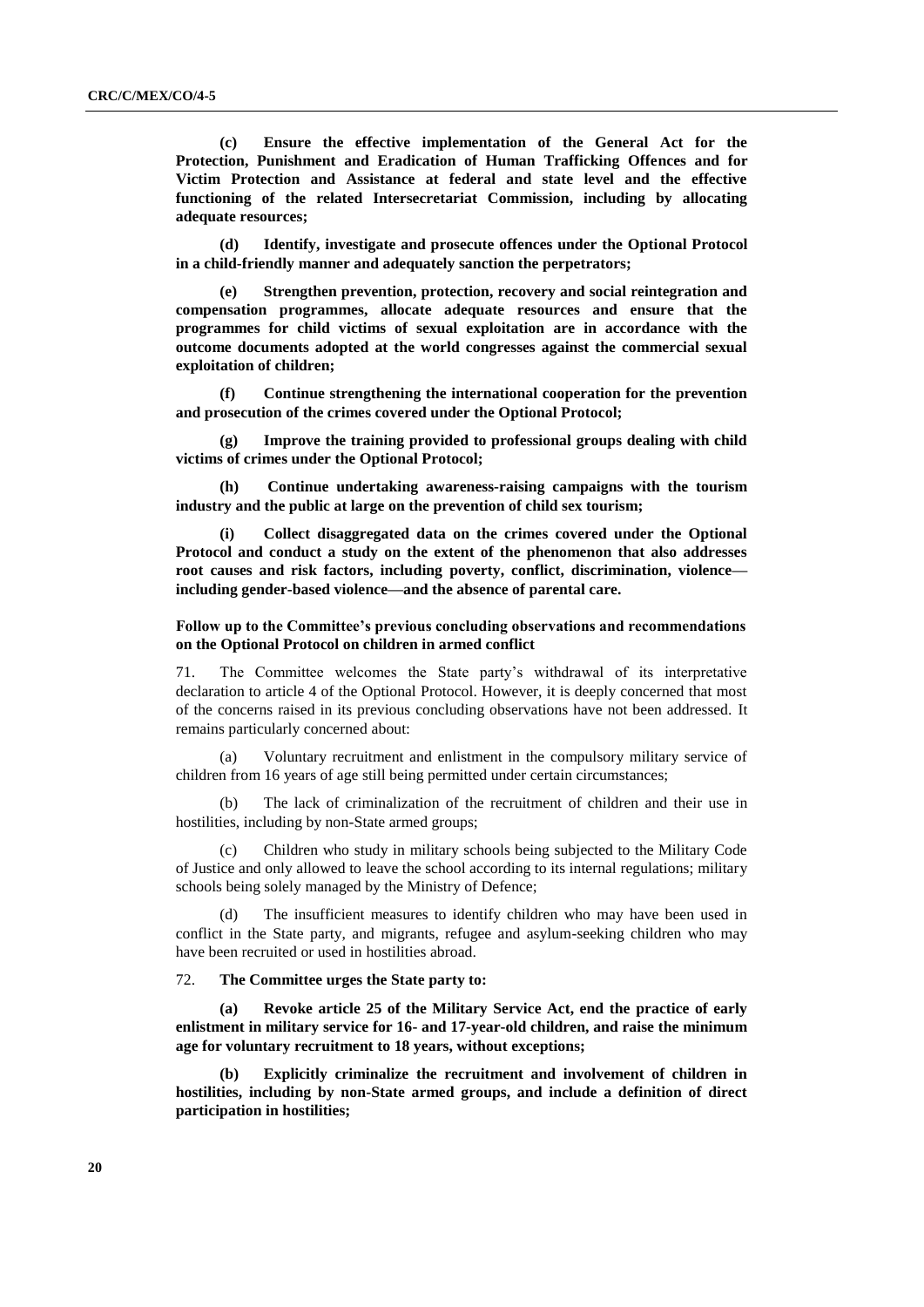**(c) Ensure that children in military schools receive an education in accordance with the Convention monitored by the Ministry of Education and do not participate in the fight against drug trafficking;** 

Establish an identification mechanism for migrant, refugee and asylum**seeking children, who may have been recruited or used in hostilities, including by non-State armed groups, and take the necessary measures for their protection, physical and psychological recovery and social reintegration;**

**(e) Establish a disaggregated data collection system on children, including migrants, refugee and asylum-seeking children, who may have been recruited or used in hostilities in the territory of the State party and/or abroad, particularly those recruited or used by non-State armed groups.**

## **I. Ratification of the Optional Protocol on a communications procedure**

73. **The Committee recommends that the State party, in order to further strengthen the fulfilment of children's rights, ratify the Optional Protocol to the Convention on the Rights of the Child on a communications procedure.** 

## **J. Ratification of international human rights instruments**

74. **The Committee recommends that the State party, in order to further strengthen the fulfilment of children's rights, ratify the Optional Protocol to the International Covenant on Economic, Social and Cultural Rights and recognize the competence of the Committee on Enforced Disappearances to receive and consider individual and interstate communications under articles 31 and 32 of the Convention for the Protection of All Persons from Enforced Disappearance.**

## **K. Cooperation with regional bodies**

75. **The Committee recommends that the State party cooperate with the Organization of American States (OAS) on the implementation of the Convention and other human rights instruments, both in the State party and in other OAS member States.** 

## **IV. Implementation and reporting**

## **A. Follow-up and dissemination**

76. **The Committee recommends that the State party take all appropriate measures to ensure that the recommendations contained in the present concluding observations are fully implemented. The Committee also recommends that the combined fourth and fifth periodic reports, the written replies to the list of issues of the State party and the present concluding observations be made widely available in the languages of the country.**